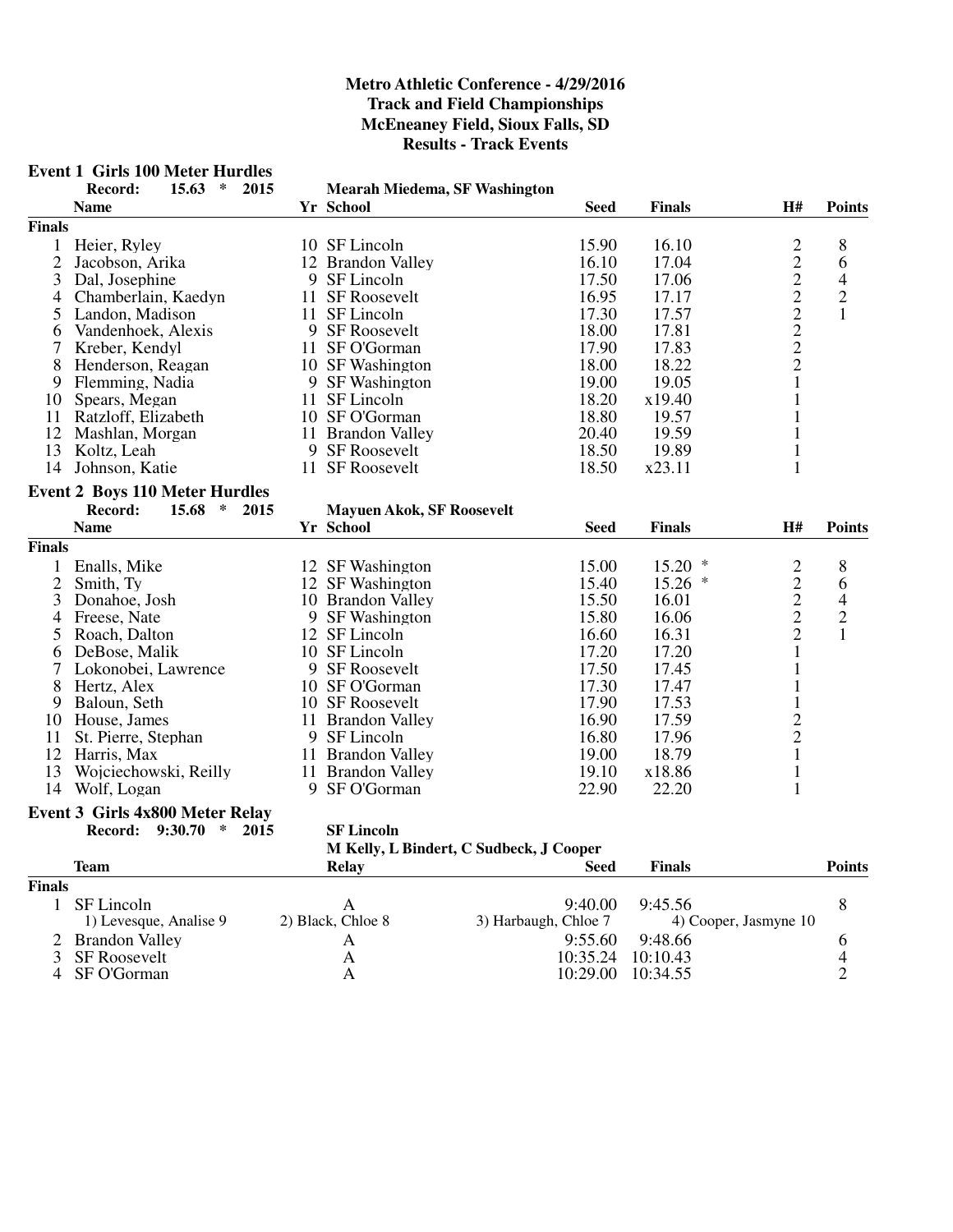#### **Event 4 Girls 100 Meter Dash**

|                | Record:<br>2015<br>12.54<br>$\ast$ |   | Krista Bickley, Brandon Valley    |             |               |                                            |                |
|----------------|------------------------------------|---|-----------------------------------|-------------|---------------|--------------------------------------------|----------------|
|                | <b>Name</b>                        |   | <b>Yr School</b>                  | <b>Seed</b> | <b>Finals</b> | H#                                         | <b>Points</b>  |
| <b>Finals</b>  |                                    |   |                                   |             |               |                                            |                |
| $\mathbf{1}$   | Bickley, Krista                    |   | 9 Brandon Valley                  | 12.20       | 12.58         | 3                                          | 8              |
| $\overline{c}$ | Mohr, Michaela                     |   | 10 SF Lincoln                     | 12.40       | 12.77         | $\overline{\mathbf{3}}$                    | 6              |
| 3              | Christopherson, Haley              |   | 10 SF Washington                  | 12.00       | 12.87         |                                            | $\overline{4}$ |
| 4              | Bren, Alison                       |   | 11 SF Roosevelt                   | 13.20       | 13.04         |                                            | $\overline{c}$ |
| 5              | Kersten, Mollie                    |   | 10 SF Lincoln                     | 12.90       | 13.06         | $\begin{array}{c} 3 \\ 2 \\ 3 \end{array}$ | $\mathbf{1}$   |
| 6              | Johannsen, Jacee                   |   | 8 SF Washington                   | 12.40       | 13.07         |                                            |                |
| 7              | Bilal, Gozeila                     |   | 11 SF O'Gorman                    | 12.50       | 13.13         | $\begin{array}{c} 3 \\ 3 \\ 2 \end{array}$ |                |
| 8              | Belhaj, Emira                      |   | 9 SF Lincoln                      | 13.20       | 13.51         |                                            |                |
| 9              | Waltjer, Madisyn                   |   | 12 SF Roosevelt                   | 13.85       | 13.66         |                                            |                |
| 10             | Brasel, Hailey                     |   | 10 SF Roosevelt                   | 14.05       | 13.80         | $\mathbf{1}$                               |                |
| 11             | Myers, Kulyle                      |   | 10 SF Lincoln                     | 13.30       | x13.93        | $\begin{array}{c} 2 \\ 2 \\ 2 \end{array}$ |                |
| 12             | DeJager, Hannah                    |   | 9 Brandon Valley                  | 13.20       | 13.94         |                                            |                |
| 13             | Taylor, Sam                        |   | 9 Brandon Valley                  | 13.80       | 14.18         |                                            |                |
| 14             | Carda, Elizabeth                   |   | 10 SF O'Gorman                    | 13.90       | 14.22         |                                            |                |
| 15             | Schroedermeier, Macy               |   | 9 SF Roosevelt                    | 14.20       | x14.51        | $\mathbf{1}$                               |                |
| 16             | Blanchard, Madison                 |   | 12 SF O'Gorman                    | 14.10       | 14.53         | $\mathbf{1}$                               |                |
| 17             | McCollam-Larson, Moira             |   | 12 Brandon Valley                 | 14.30       | x14.63        | $\mathbf{1}$                               |                |
| 18             | Folde, Rachel                      |   | 9 SF O'Gorman                     | 14.20       | x15.04        | $\mathbf{1}$                               |                |
|                | <b>Event 5 Boys 100 Meter Dash</b> |   |                                   |             |               |                                            |                |
|                | Record:<br>10.70<br>$\ast$<br>2014 |   | <b>David Mulbah, SF Roosevelt</b> |             |               |                                            |                |
|                | <b>Name</b>                        |   | Yr School                         | <b>Seed</b> | <b>Finals</b> | H#                                         | <b>Points</b>  |
| <b>Finals</b>  |                                    |   |                                   |             |               |                                            |                |
| $\mathbf{1}$   | Furula, Barayona                   |   | 12 SF Lincoln                     | 10.80       | 10.94         | 3                                          | 8              |
| $\overline{2}$ | Makwinja, Dodi                     |   | 12 SF O'Gorman                    | 10.90       | 11.16         |                                            | 6              |
| 3              | McKinney, Ethan                    |   | 11 SF Washington                  | 11.10       | 11.28         | $\frac{3}{3}$                              | $\overline{4}$ |
| 4              | Garrow, Dylan                      |   | 11 SF Roosevelt                   | 11.20       | 11.41         | $\overline{\mathbf{3}}$                    | $\overline{c}$ |
| 5              | Schroedermeier, Cole               |   | 12 SF Roosevelt                   | 11.00       | 11.42         |                                            | $\mathbf{1}$   |
| 6              | Jones, Michael                     |   | 12 SF Roosevelt                   | 11.30       | 11.47         |                                            |                |
| 7              | Smith, Jimmy                       |   | 12 SF Lincoln                     | 11.40       | 11.55         |                                            |                |
| 8              | Reisdorfer, Thuro                  |   | 11 SF Washington                  | 11.50       | 11.64         |                                            |                |
| 9              | Roach, Dalton                      |   | 12 SF Lincoln                     | 11.50       | 11.72         |                                            |                |
| 10             | Looby, Eric                        |   | 11 SF Lincoln                     | 11.40       | x11.75        | 33322223                                   |                |
| 11             | Reindl, Trey                       | 9 | <b>Brandon Valley</b>             | 11.50       | 11.85         |                                            |                |
| 12             | Kpeayeh, Tupak                     |   | 9 SF Washington                   | 11.40       | 11.87         |                                            |                |
| 13             | Walker, Nicholas                   |   | 12 SF O'Gorman                    | 11.80       | 12.09         | $\overline{2}$                             |                |
| 14             | Boyum, Hunter                      |   | 10 SF O'Gorman                    | 12.10       | 12.20         | $\mathbf{1}$                               |                |
| 15             | Reindl, Keaton                     |   | 11 Brandon Valley                 | 12.10       | 12.38         | 1                                          |                |
| 16             | Mathis, Sam                        |   | 12 Brandon Valley                 | 12.30       | 12.41         | $\mathbf{1}$                               |                |
| 17             | Small, Chase                       |   | 11 Brandon Valley                 | 12.30       | x12.53        | $\mathbf{1}$                               |                |
| 18             | Renshaw, Zach                      |   | 12 SF O'Gorman                    | 12.20       | x12.59        | 1                                          |                |
| 19             | Hoier, Ethan                       |   | 10 SF Washington                  | 12.00       | x12.62        | $\mathbf{1}$                               |                |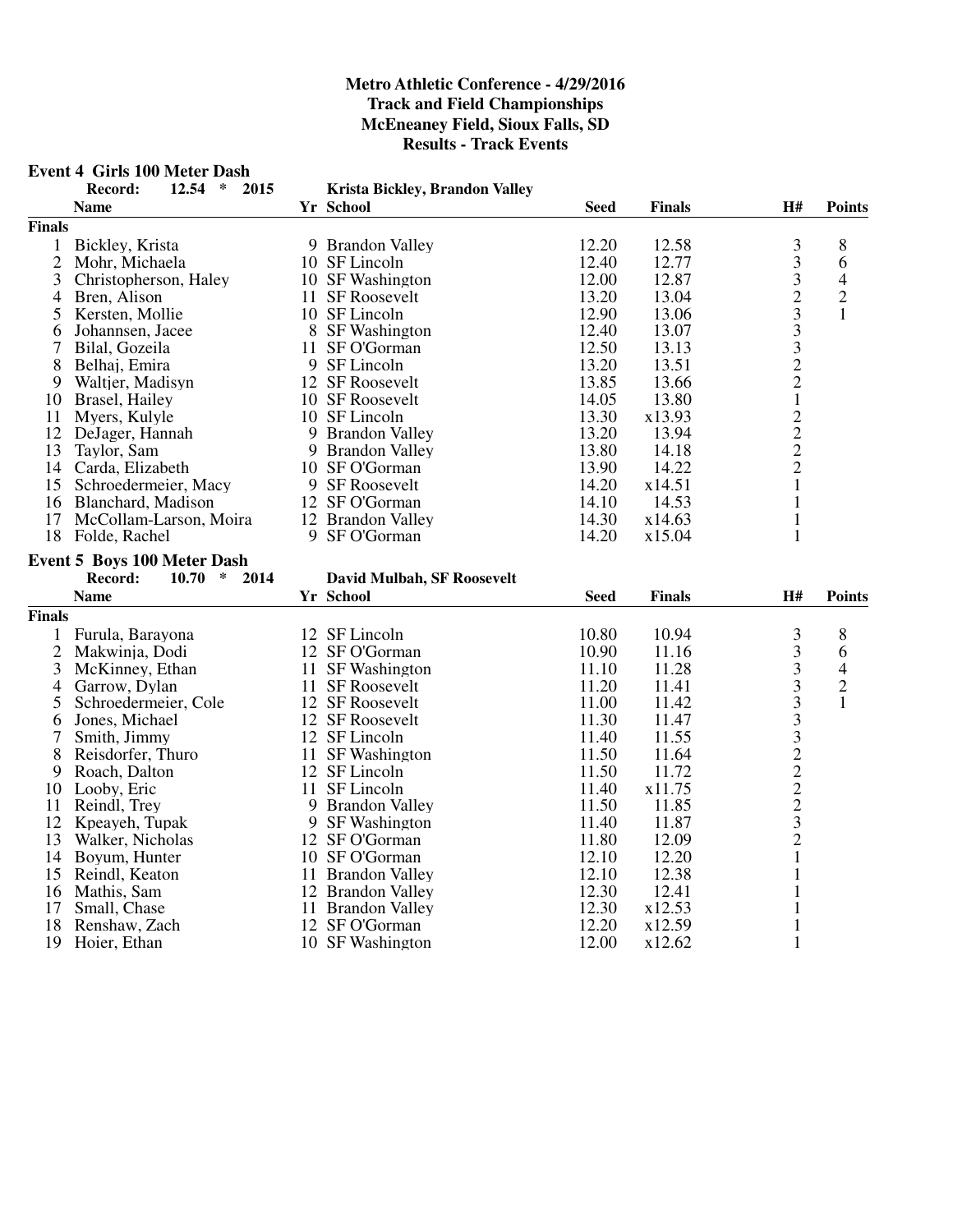# **Event 6 Boys 4x800 Meter Relay**

**Record: 8:13.94 \* 2015 SF Roosevelt**

**K Hess, D Johnson, T Slaba, J Goehring**

|                | <b>Team</b>                                                     | <b>Relay</b>                           | <b>Seed</b>                          | <b>Finals</b>          | <b>Points</b>  |
|----------------|-----------------------------------------------------------------|----------------------------------------|--------------------------------------|------------------------|----------------|
| <b>Finals</b>  |                                                                 |                                        |                                      |                        |                |
|                | 1 SF Washington                                                 | A                                      | 8:20.50                              | 8:18.45                | 8              |
|                | 1) Miller, Austin 12                                            | 2) Rovang, Nick 12                     | 3) Zahn, Topher 10                   | 4) Derr, Alex 12       |                |
|                | <b>SF Roosevelt</b>                                             | A                                      | 8:02.01                              | 8:21.63                | 6              |
| 3              | SF Lincoln                                                      | A                                      | 8:38.00                              | 8:46.58                | 4              |
| 4              | SF O'Gorman                                                     | $\mathbf{A}$                           | 8:30.00                              | 8:50.66                | $\overline{2}$ |
| 5              | <b>Brandon Valley</b>                                           | A                                      | 9:41.10                              | 9:39.20                |                |
|                | Event 7 Girls 4x200 Meter Relay                                 |                                        |                                      |                        |                |
|                | Record: 1:46.37 * 2015                                          | <b>SF Washington</b>                   |                                      |                        |                |
|                |                                                                 |                                        | A Aware, I Kinzer, S Moen, M Miedema |                        |                |
|                | <b>Team</b>                                                     | <b>Relay</b>                           | <b>Seed</b>                          | <b>Finals</b>          | <b>Points</b>  |
| <b>Finals</b>  |                                                                 |                                        |                                      |                        |                |
| $\mathbf{1}$   | <b>Brandon Valley</b>                                           | $\mathbf{A}$                           | 1:44.10                              | $1:44.73$ *            | 8              |
|                | 1) Wrightsman, Jenika 11                                        | 2) Bickley, Cortney 12                 | 3) Tingle, Tanya 11                  | 4) Bickley, Krista 9   |                |
| 2              | <b>SF</b> Washington                                            | A                                      | 1:47.10                              | $1:46.01$ *            | 6              |
| 3              | SF Lincoln                                                      | A                                      | 1:48.20                              | 1:47.32                | 4              |
| 4              | SF O'Gorman                                                     | A                                      | 1:49.00                              | 1:50.60                | $\overline{2}$ |
| 5              | <b>SF Roosevelt</b>                                             | A                                      | 1:49.62                              | 1:53.96                |                |
|                |                                                                 |                                        |                                      |                        |                |
|                | <b>Event 8 Boys 4x200 Meter Relay</b><br>Record: 1:30.84 * 2015 | <b>SF Lincoln</b>                      |                                      |                        |                |
|                |                                                                 |                                        |                                      |                        |                |
|                |                                                                 | I Bindert, N Meyers, D Jones, B Furula |                                      |                        | <b>Points</b>  |
|                | <b>Team</b>                                                     | <b>Relay</b>                           | Seed                                 | <b>Finals</b>          |                |
| Finals         |                                                                 |                                        |                                      |                        |                |
|                | 1 SF Lincoln                                                    | $\mathbf{A}$                           | 1:30.50                              | 1:32.02                | 8              |
|                | 1) Brison, Collin 10                                            | 2) Woods, Alex 12                      | 3) Borchert, Andrew 12               | 4) Furula, Barayona 12 |                |
| 2              | <b>SF</b> Washington                                            | A                                      | 1:34.00                              | 1:32.85                | 6              |
| 3              | <b>Brandon Valley</b>                                           | A                                      | 1:39.00                              | 1:37.82                | 4              |
| 4              | <b>SF Roosevelt</b>                                             | A                                      | 1:34.00                              | 1:39.60                | $\overline{2}$ |
|                | <b>Event 9 Girls 1600 Meter Run</b>                             |                                        |                                      |                        |                |
|                | Record:<br>$5:13.97$ * 2015                                     | <b>Jasmyne Cooper, SF Lincoln</b>      |                                      |                        |                |
|                | <b>Name</b>                                                     | Yr School                              | <b>Seed</b>                          | <b>Finals</b>          | <b>Points</b>  |
| <b>Finals</b>  |                                                                 |                                        |                                      |                        |                |
|                | Cooper, Jasmyne                                                 | 10 SF Lincoln                          | 5:04.90                              | 5:21.67                | 8              |
| $\overline{2}$ | Klatt, Courtney                                                 | 10 Brandon Valley                      | 5:18.40                              | 5:23.03                | 6              |
| 3              | Waterfall, Haylee                                               | 10 Brandon Valley                      | 5:27.30                              | 5:29.27                | $\frac{4}{2}$  |
| 4              | Sudbeck, Caroline                                               | 8 SF Lincoln                           | 5:21.00                              | 5:29.34                |                |
| 5              | Kray, Carlie                                                    | 10 SF Washington                       | 5:35.00                              | 5:30.92                | $\mathbf{1}$   |
| 6              | Peters, Eliza                                                   | 10 SF Lincoln                          | 5:32.00                              | 5:39.81                |                |
|                | Hooker, Lydia                                                   | SF Lincoln<br>11                       | 5:35.00                              | x5:41.25               |                |
| 8              | Fischer, Kaitlyn                                                | 11 SF Washington                       | 5:48.00                              | 5:43.46                |                |
| 9              | Ketcham, Jessalyn                                               | 11 SF Roosevelt                        | 5:52.20                              | 5:44.19                |                |
| 10             | Howard, Danielle                                                | 9 SF Roosevelt                         | 5:52.50                              | 5:49.42                |                |
| 11             | Fenderson, Jadalyn                                              | 9 SF Roosevelt                         | 5:52.00                              | 5:49.79                |                |
| 12             | Giles, Laramie                                                  | 11 SF Roosevelt                        | 5:52.90                              | x6:00.49               |                |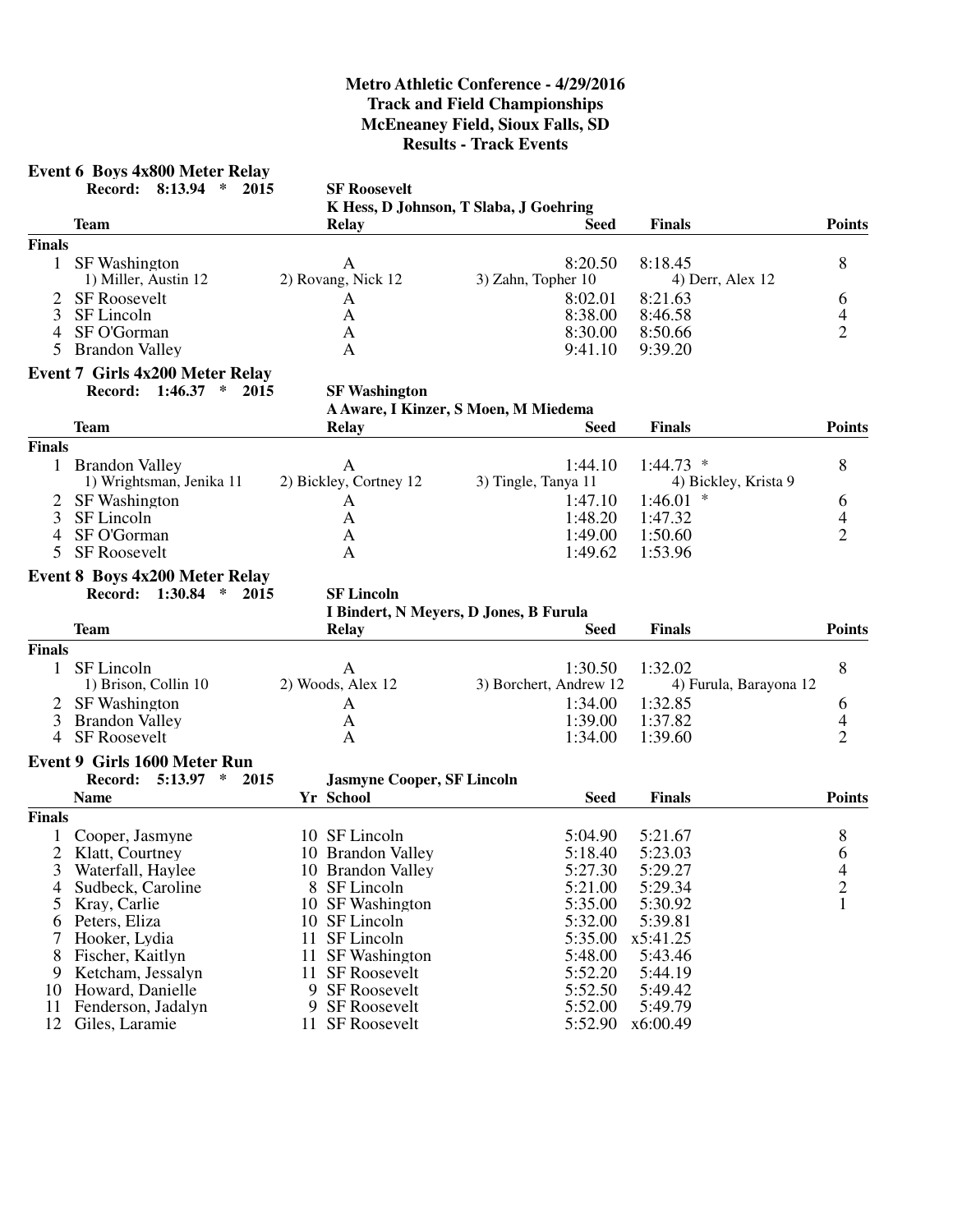|                | Finals  (Event 9 Girls 1600 Meter Run) |      |                               |                                             |               |                                            |
|----------------|----------------------------------------|------|-------------------------------|---------------------------------------------|---------------|--------------------------------------------|
|                | <b>Name</b>                            |      | Yr School                     | <b>Seed</b>                                 | <b>Finals</b> | <b>Points</b>                              |
| 13             | Bowar, Grace                           |      | 9 Brandon Valley              | 6:21.40                                     | 6:18.95       |                                            |
|                | 14 Birath, Jaidon                      |      | 12 Brandon Valley             | 6:33.50                                     | x6:28.13      |                                            |
| 15             | Bauers, Isabelle                       |      | 10 SF O'Gorman                | 6:28.00                                     | 6:28.56       |                                            |
| 16             | Lynch, Maggie                          |      | 9 SF O'Gorman                 | 6:41.00                                     | 6:30.21       |                                            |
| 17             | Nielsen, Grace                         |      | 9 SF O'Gorman                 | 7:11.00                                     | 6:33.12       |                                            |
| 18             | Palmquist, Paige                       |      | 10 SF O'Gorman                | 7:28.00                                     | x7:25.41      |                                            |
|                |                                        |      |                               |                                             |               |                                            |
|                | Event 10 Boys 1600 Meter Run           |      |                               |                                             |               |                                            |
|                | 4:23.22<br>$\ast$<br><b>Record:</b>    | 2015 | <b>Will Lauer, SF Lincoln</b> |                                             |               |                                            |
|                | <b>Name</b>                            |      | Yr School                     | <b>Seed</b>                                 | <b>Finals</b> | <b>Points</b>                              |
| <b>Finals</b>  |                                        |      |                               |                                             |               |                                            |
| 1              | Lindner, Tiegen                        |      | 12 SF O'Gorman                | 4:29.80                                     | 4:22.60       | *<br>8                                     |
| $\overline{c}$ | Hanna, Jakob                           |      | 11 Brandon Valley             | 4:27.40                                     | 4:23.27       | 6                                          |
| 3              | Peters, Gabe                           | 11   | SF Lincoln                    | 4:29.60                                     | 4:24.15       | $\begin{array}{c} 4 \\ 2 \\ 1 \end{array}$ |
| 4              | Armstrong, Daniel                      |      | 12 SF Roosevelt               | 4:32.00                                     | 4:32.41       |                                            |
| 5              | Klitzke, Henry                         | 11   | SF Lincoln                    | 4:34.00                                     | 4:38.48       |                                            |
| 6              | Hein, Thane                            | 11   | <b>SF Roosevelt</b>           | 4:41.00                                     | 4:40.98       |                                            |
| 7              | Knoblich, Cole                         |      | 12 SF Washington              | 4:45.00                                     | 4:42.90       |                                            |
| 8              | Brown, Cole                            |      | 12 SF Roosevelt               | 4:38.00                                     | 4:42.96       |                                            |
| 9              | Elliott, Jack                          |      | 9 SF Lincoln                  | 4:43.00                                     | 4:43.18       |                                            |
| 10             | Chesley, Blake                         |      | 11 SF Roosevelt               | 4:45.00                                     | x4:44.90      |                                            |
| 11             | Sadi, Yonas                            |      | 10 SF Washington              | 4:50.00                                     | 4:46.25       |                                            |
| 12             | Loudon, Dale                           |      | 12 SF Lincoln                 | 4:42.00                                     | x4:49.92      |                                            |
| 13             | Mvuyekure, Bonheur                     |      | 10 SF Washington              | 4:55.00                                     | 4:53.29       |                                            |
| 14             | Powell, Joshua                         |      | 11 Brandon Valley             | 4:45.40                                     | 4:57.93       |                                            |
| 15             | Richard, Noah                          |      | 10 SF Washington              | 4:50.00                                     | x4:58.67      |                                            |
| 16             | Hackman, Tyler                         |      | 9 SF O'Gorman                 | 5:04.00                                     | 5:00.52       |                                            |
| 17             | Nustad, Tommy                          |      | 9 Brandon Valley              | 5:31.60                                     | 5:39.50       |                                            |
|                |                                        |      |                               |                                             |               |                                            |
|                | Event 11 Girls 4x100 Meter Relay       |      |                               |                                             |               |                                            |
|                | $\ast$<br>Record:<br>50.16             | 2015 | <b>SF Washington</b>          |                                             |               |                                            |
|                |                                        |      |                               | A Aware, I Kinzer, S Moen, H Christopherson |               |                                            |
|                | <b>Team</b>                            |      | <b>Relay</b>                  | <b>Seed</b>                                 | <b>Finals</b> | <b>Points</b>                              |
| <b>Finals</b>  |                                        |      |                               |                                             |               |                                            |
| 1              | <b>SF</b> Washington                   |      | A                             | 49.80                                       | 50.62         | 8                                          |
|                | 1) Suah, Darline 9                     |      | 2) Moen, Skylar 11            | 3) Kinzer, Isabel 11                        |               | 4) Christopherson, Haley 10                |
| 2              | SF Lincoln                             |      | A                             | 49.50                                       | 51.36         | 6                                          |
| 3              | SF O'Gorman                            |      | A                             | 50.70                                       | 51.61         | 4                                          |
| 4              | <b>Brandon Valley</b>                  |      | A                             | 50.20                                       | 52.12         | $\overline{2}$                             |
| 5              | SF Roosevelt                           |      | A                             | 52.11                                       | 52.71         |                                            |
|                | <b>Event 12 Boys 4x100 Meter Relay</b> |      |                               |                                             |               |                                            |
|                | Record:<br>43.17<br>$\ast$             | 2015 | <b>SF Roosevelt</b>           |                                             |               |                                            |
|                |                                        |      |                               | M Toenah, C Vinatieri, M Jones, T Christion |               |                                            |
|                | <b>Team</b>                            |      | <b>Relay</b>                  | <b>Seed</b>                                 | <b>Finals</b> | <b>Points</b>                              |
| <b>Finals</b>  |                                        |      |                               |                                             |               |                                            |
|                | SF Lincoln                             |      | $\mathbf{A}$                  | 43.50                                       | 43.94         | 8                                          |
| $\mathbf{1}$   | 1) Smith, Jimmy 12                     |      | 2) Woods, Alex 12             | 3) DeBerg, Cole 11                          |               | 4) Furula, Barayona 12                     |
|                |                                        |      |                               |                                             |               |                                            |
|                | 2 SF Roosevelt                         |      | A                             | 45.32                                       | 44.44         | 6                                          |

2 SF Roosevelt A 45.32 44.44 6<br>3 SF Washington A 44.10 45.05 4

3 SF Washington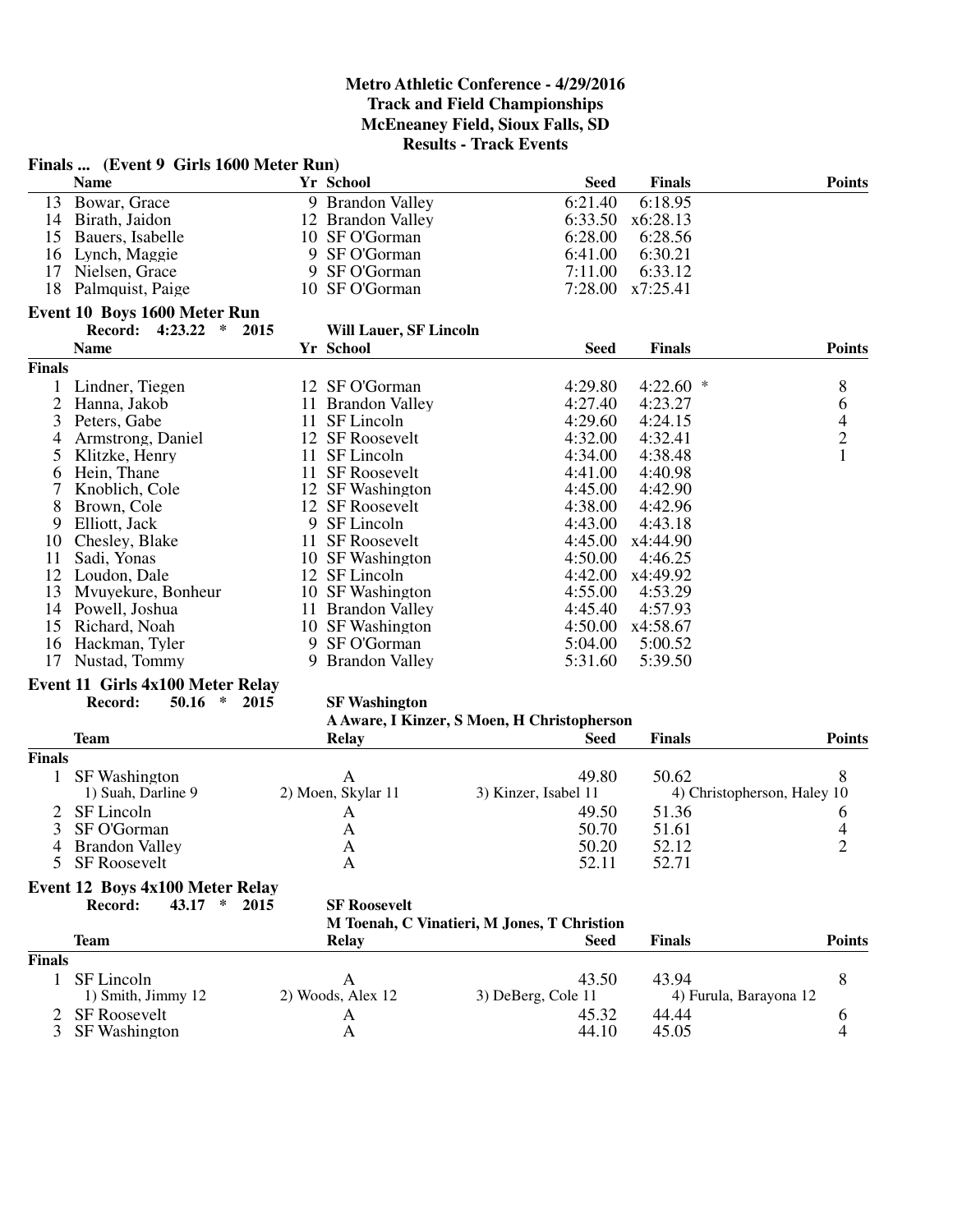|                | Finals  (Event 12 Boys 4x100 Meter Relay)<br><b>Team</b> |    | <b>Relay</b>                   | <b>Seed</b> | <b>Finals</b> |                         | <b>Points</b>            |
|----------------|----------------------------------------------------------|----|--------------------------------|-------------|---------------|-------------------------|--------------------------|
|                | 4 Brandon Valley                                         |    | $\mathbf{A}$                   | 48.50       | 45.58         |                         | $\overline{2}$           |
|                | Event 13 Girls 400 Meter Dash                            |    |                                |             |               |                         |                          |
|                | Record:<br>57.53<br>$\ast$<br>2015                       |    | Krista Bickley, Brandon Valley |             |               |                         |                          |
|                | <b>Name</b>                                              |    | Yr School                      | <b>Seed</b> | <b>Finals</b> | H#                      | <b>Points</b>            |
| <b>Finals</b>  |                                                          |    |                                |             |               |                         |                          |
| $\mathbf{1}$   | Bickley, Krista                                          |    | 9 Brandon Valley               | 56.40       | $57.23$ *     | 3                       | 8                        |
| $\overline{2}$ | Tingle, Tanya                                            |    | 11 Brandon Valley              | 59.80       | 59.22         |                         | 6                        |
| 3              | Mohr, Michaela                                           |    | 10 SF Lincoln                  | 59.40       | 59.52         |                         | $\overline{\mathcal{A}}$ |
| 4              | Bickley, Cortney                                         |    | 12 Brandon Valley              | 1:00.10     | 59.78         | 33333232221             | $\mathbf{2}$             |
| 5              | Bindert, Elizabeth                                       |    | 9 SF Lincoln                   | 1:00.60     | 1:01.12       |                         | $\mathbf{1}$             |
| 6              | Auen, Alisha                                             |    | 12 SF Lincoln                  | 1:00.50     | 1:01.55       |                         |                          |
| 7              | Jackmon, Hope                                            |    | 11 Brandon Valley              | 1:04.00     | x1:03.67      |                         |                          |
| 8              | Etrheim, Megan                                           |    | 10 SF Washington               | 1:04.50     | 1:03.72       |                         |                          |
| 9              | Johannsen, Jacee                                         |    | 8 SF Washington                | 1:03.00     | 1:03.92       |                         |                          |
| 10             | Jenkins, Patti                                           |    | 10 SF Lincoln                  | 1:04.30     | x1:04.34      |                         |                          |
| 11             | Behm, Grace                                              |    | 12 SF Roosevelt                | 1:04.10     | 1:06.26       |                         |                          |
| 12             | Blanchard, Madison                                       |    | 12 SF O'Gorman                 | 1:07.10     | 1:08.71       |                         |                          |
| 13             | Jorgensen, Taiya                                         |    | 9 SF Roosevelt                 | 1:07.50     | 1:08.83       |                         |                          |
| 14             | Muller, Abigale                                          | 9  | SF O'Gorman                    | 1:07.10     | 1:09.90       | $\overline{c}$          |                          |
| 15             | Kraft, Tristyn                                           |    | 9 SF Roosevelt                 | 1:09.40     | 1:10.55       | $\mathbf{1}$            |                          |
| 16             | Folde, Rachel                                            | 9  | SF O'Gorman                    | 1:08.50     | 1:11.45       | $\mathbf{1}$            |                          |
| 17             | Michael, Esther                                          | 9  | <b>SF Washington</b>           | 1:08.50     | 1:13.06       | $\mathbf{1}$            |                          |
|                | 18 Rentschler, Alicia                                    |    | 11 SF O'Gorman                 | 1:11.10     | x1:18.89      | 1                       |                          |
|                |                                                          |    |                                |             |               |                         |                          |
|                | <b>Event 14 Boys 400 Meter Dash</b>                      |    |                                |             |               |                         |                          |
|                | Record:<br>49.20<br>∗<br>2014                            |    | Adam Belhaj, SF Lincoln        |             |               |                         |                          |
|                | <b>Name</b>                                              |    | Yr School                      | <b>Seed</b> | <b>Finals</b> | H#                      | <b>Points</b>            |
| <b>Finals</b>  |                                                          |    |                                |             |               |                         |                          |
|                | Goehring, Josh                                           |    | 12 SF Roosevelt                | 49.80       | 50.37         | $\frac{3}{3}$           | $\,8\,$                  |
| $\mathbf{2}$   | Reuter, Andrew                                           |    | 11 SF O'Gorman                 | 50.00       | 51.19         |                         | 6                        |
| 3              | Moore, Andrew                                            |    | 12 SF Lincoln                  | 51.70       | 52.33         | 3                       | 4                        |
| 4              | Derr, Alex                                               |    | 12 SF Washington               | 51.00       | 52.57         | $\overline{\mathbf{3}}$ | $\frac{2}{1}$            |
| 5              | Gertner, Daniel                                          |    | 11 SF Lincoln                  | 53.10       | 54.24         | 3                       |                          |
| 6              | Austin, Kenny                                            |    | 12 SF Roosevelt                | 55.50       | 55.03         | $\mathbf{1}$            |                          |
| 7              | Becker, Jacob                                            |    | 10 SF Lincoln                  | 55.60       | 55.41         | $\frac{2}{1}$           |                          |
| 8              | Rames, Jacob                                             |    | 11 SF Roosevelt                | 54.50       | 55.64         |                         |                          |
| 9              | Mathis, Sam                                              |    | 12 Brandon Valley              | 55.80       | 55.70         | $\overline{c}$          |                          |
|                | 10 Stonehouse, Riley                                     |    | 9 SF Washington                | 56.50       | 56.32         | $\overline{2}$          |                          |
| 11             | Ahrendt, Nick                                            |    | 11 SF Roosevelt                | 56.70       | x56.41        | $\overline{c}$          |                          |
| 12             | Blok, Jordan                                             |    | 9 Brandon Valley               | 58.80       | 57.58         | 1                       |                          |
| 13             | Reindl, Keaton                                           |    | 11 Brandon Valley              | 1:02.60     | 58.64         | $\mathbf{1}$            |                          |
| 14             | Renshaw, Zach                                            |    | 12 SF O'Gorman                 | 55.80       | 58.65         | $\overline{c}$          |                          |
| 15             | Diedrich, Aiden                                          |    | 9 SF O'Gorman                  | 56.60       | 58.78         | $\overline{c}$          |                          |
| 16             | Pujado, Andrew                                           |    | 9 SF O'Gorman                  | 56.30       | x59.03        | $\overline{2}$          |                          |
| 17             | Maalim, Aweys abdi                                       | 9. | <b>SF</b> Washington           | 57.00       | 59.37         | $\mathbf{1}$            |                          |
| 18             | Wojciechowski, Reilly                                    |    | 11 Brandon Valley              | 57.00       | x59.44        | $\mathbf{1}$            |                          |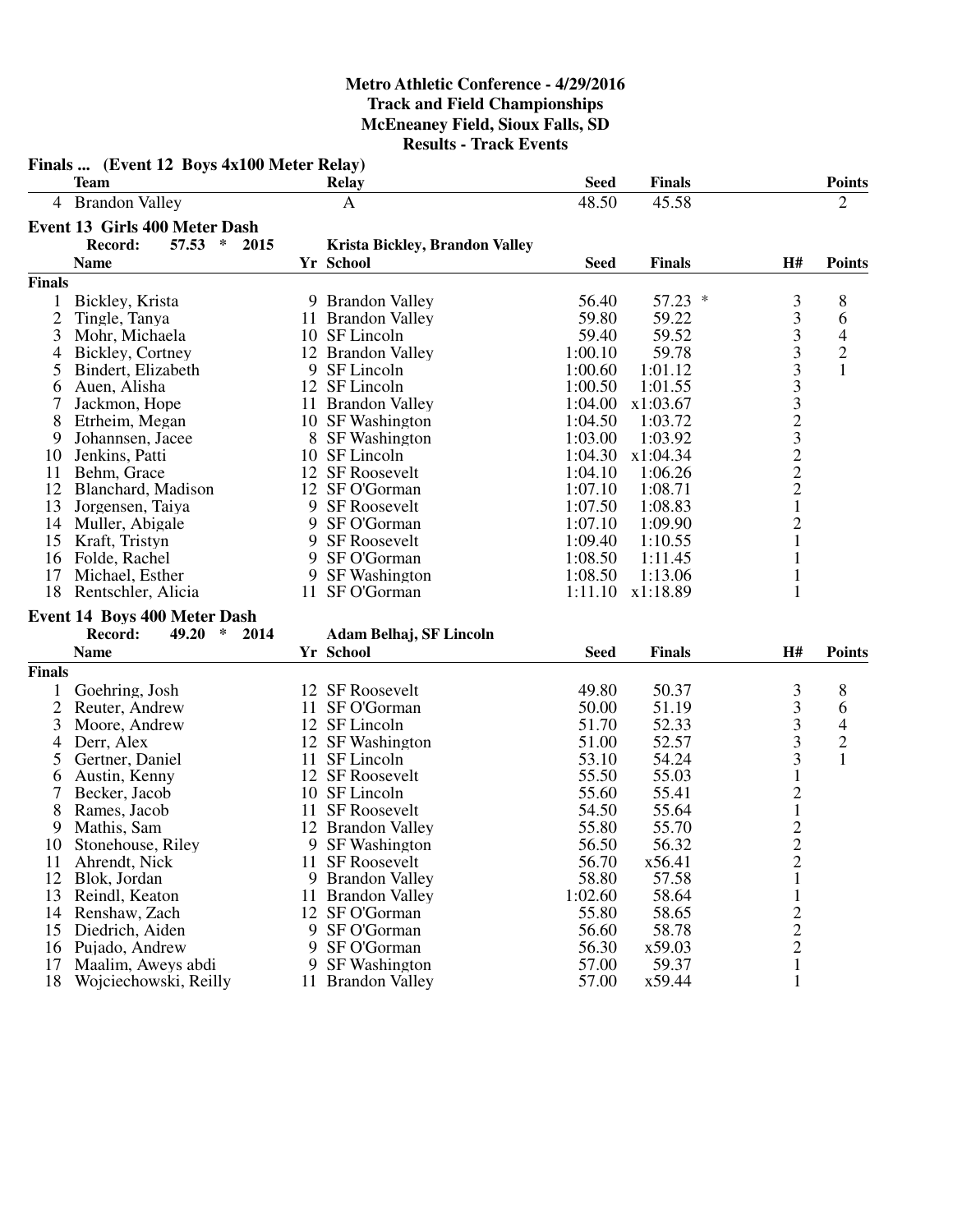# **Event 15 Girls 300 Meter Hurdles<br>Record:** 46.10  $*$  2014

**Record: 46.10 \* 2014 Valerie Moos, SF Roosevelt**

| <b>Finals</b>                                                            |                |                |
|--------------------------------------------------------------------------|----------------|----------------|
|                                                                          |                |                |
| 10 SF Lincoln<br>47.90<br>Heier, Ryley<br>47.73                          | 3              | 8              |
| $\overline{2}$<br>48.60<br>12 Brandon Valley<br>48.80<br>Jacobson, Arika | 3              | 6              |
| 3<br>9 SF Lincoln<br>47.30<br>48.88<br>Dal, Josephine                    | 3              | $\overline{4}$ |
| 11 SF Washington<br>49.20<br>48.95<br>4<br>Kinzer, Isabel                |                | $\overline{c}$ |
| 52.70<br>5<br>10 SF Lincoln<br>51.15<br>Justus, Liberty                  | 3233222        | $\mathbf{1}$   |
| 9 SF O'Gorman<br>51.10<br>51.66<br>Vockler, Kaite<br>6                   |                |                |
| 7<br>Landon, Madison<br>11 SF Lincoln<br>50.60<br>x51.87                 |                |                |
| 8<br>11 SF Roosevelt<br>52.05<br>51.94<br>Chamberlain, Kaedyn            |                |                |
| 51.30<br>52.39<br>9<br>Kreber, Kendyl<br>11 SF O'Gorman                  |                |                |
| 52.14<br>53.11<br>10                                                     |                |                |
| Birath, Mikaela<br>10 Brandon Valley                                     |                |                |
| 52.10<br>53.23<br>11<br>Mashlan, Morgan<br>11 Brandon Valley             |                |                |
| 12<br>53.60<br>53.26<br>Ratzloff, Elizabeth<br>10 SF O'Gorman            |                |                |
| 13<br>Flemming, Nadia<br>9 SF Washington<br>57.00<br>54.48               | $\mathbf{1}$   |                |
| 14<br>56.70<br>55.57<br>Koltz, Leah<br>9 SF Roosevelt                    | $\mathbf{1}$   |                |
| 55.70<br>15<br>Vandenhoek, Alexis<br>9 SF Roosevelt<br>56.05             | $\mathbf{1}$   |                |
| 57.00<br>56.45<br>16<br>10 SF Washington<br>Henderson, Reagan            | $\mathbf{1}$   |                |
| 11 SF Roosevelt<br>56.50<br>17<br>x57.74<br>Johnson, Katie               | $\mathbf{1}$   |                |
| <b>Event 16 Boys 300 Meter Hurdles</b>                                   |                |                |
| 39.50<br>$\ast$<br>Record:<br>2015<br><b>Mayuen Akok, SF Roosevelt</b>   |                |                |
| <b>Name</b><br>Yr School<br><b>Seed</b><br><b>Finals</b>                 | H#             | <b>Points</b>  |
| <b>Finals</b>                                                            |                |                |
| 40.70<br>Fritsch, Luke<br>12 SF O'Gorman<br>41.41                        | 3              | 8              |
| $\overline{2}$<br>41.10<br>9 SF Washington<br>41.97<br>Freese, Nate      | 3              | 6              |
| 3<br>12 SF Lincoln<br>41.50<br>42.11<br>Woods, Alex                      | 3              | $\overline{4}$ |
| 41.70<br>42.52<br>Kolbeck, Wilson<br>11 Brandon Valley<br>4              | 3              |                |
| 5<br>43.30<br>43.27<br>Donahoe, Josh<br>10 Brandon Valley                | $\overline{3}$ | $\frac{2}{1}$  |
| 42.50<br>House, James<br>11 Brandon Valley<br>43.44<br>6                 |                |                |
| 7<br>44.50<br>Garcia, Miguel<br>10 SF Washington<br>43.79                | 323223         |                |
|                                                                          |                |                |
| 8<br>12 SF Lincoln<br>43.90<br>43.99<br>Roach, Dalton                    |                |                |
| 44.20<br>44.27<br>9<br>Baloun, Seth<br>10 SF Roosevelt                   |                |                |
| 45.30<br>10 SF Lincoln<br>44.30<br>10<br>DeBose, Malik                   |                |                |
| 11<br>43.00<br>44.90<br>Enalls, Mike<br>12 SF Washington                 |                |                |
| 12<br>Walls, Bryce<br>11 SF Roosevelt<br>46.50<br>45.10                  | $\overline{1}$ |                |
| 12 SF Lincoln<br>44.90<br>13<br>x46.50<br>Glanzer, Cole                  | $\overline{c}$ |                |
| 45.70<br>14<br>12 SF O'Gorman<br>46.60<br>Bell, Connor                   | $\mathbf{1}$   |                |
| 47.80<br>15<br>Harris, Max<br>11 Brandon Valley<br>x46.75                | $\mathbf 1$    |                |
| 10 SF O'Gorman<br>45.70<br>48.17<br>16<br>Hertz, Alex                    | $\mathbf{1}$   |                |
| 9 SF O'Gorman<br>54.70<br>x53.86<br>17 Wolf, Logan                       |                |                |
| <b>Event 17 Girls 1600 Sprint Medley</b>                                 |                |                |
| Record: 4:22.78 * 2015<br><b>Brandon Valley</b>                          |                |                |
| J Wrightsman, A Stangohr, A Wells, S Presler                             |                |                |
| <b>Team</b><br><b>Relay</b><br><b>Seed</b><br><b>Finals</b>              |                | <b>Points</b>  |
| <b>Finals</b>                                                            |                |                |
| 1 Brandon Valley<br>4:33.20<br>4:26.22<br>A                              |                | $8\,$          |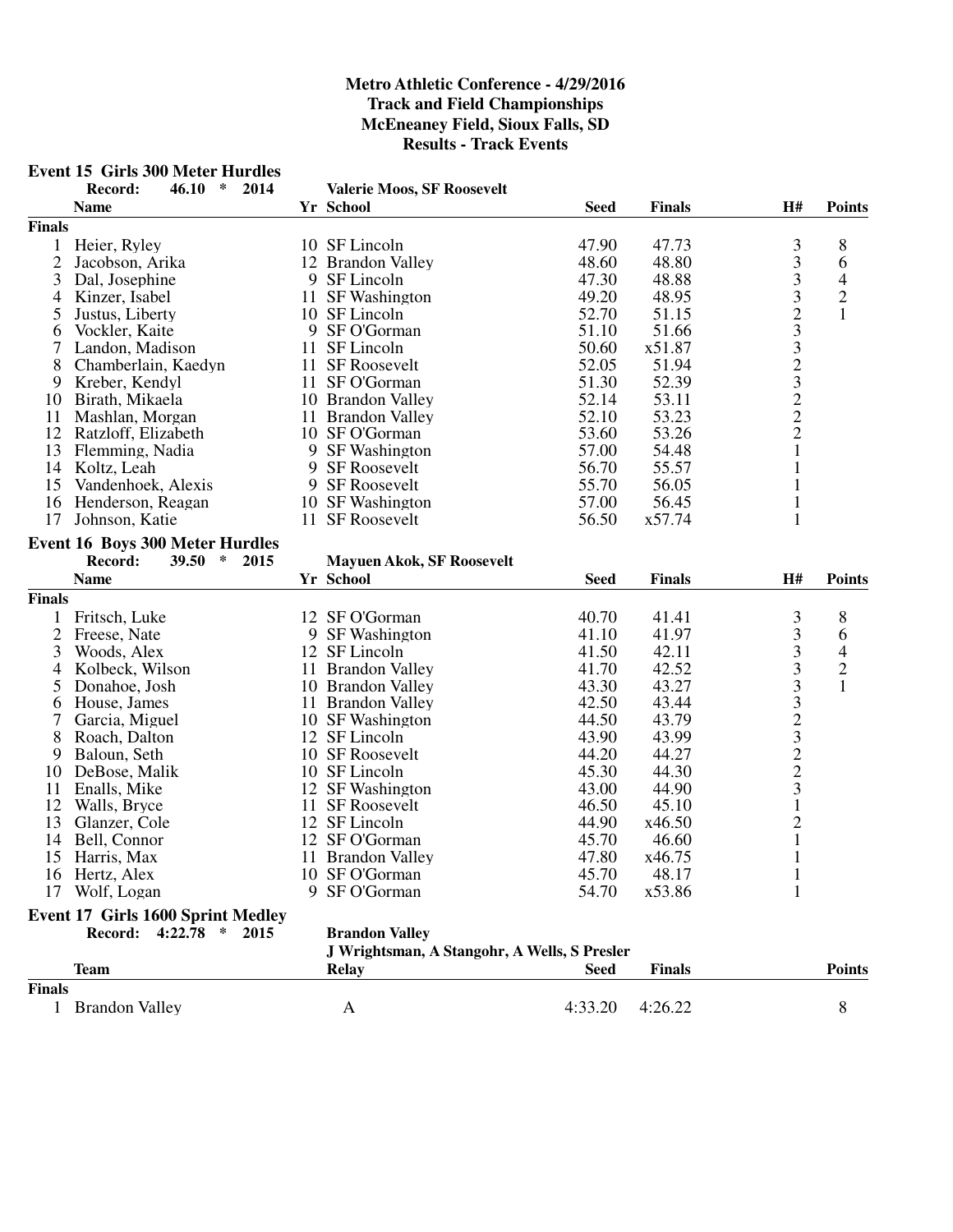|                | Finals  (Event 17 Girls 1600 Sprint Medley) |    |                                                            |                     |               |                                                   |                |
|----------------|---------------------------------------------|----|------------------------------------------------------------|---------------------|---------------|---------------------------------------------------|----------------|
|                | <b>Team</b>                                 |    | <b>Relay</b>                                               | <b>Seed</b>         | <b>Finals</b> |                                                   | <b>Points</b>  |
| $\overline{2}$ | SF Lincoln                                  |    | $\mathbf{A}$                                               | 4:19.80             | 4:34.13       |                                                   | 6              |
| 3              | <b>SF Washington</b>                        |    | A                                                          | 4:42.60             | 4:38.30       |                                                   | 4              |
| 4              | SF O'Gorman                                 |    | A                                                          | 4:39.60             | 4:41.34       |                                                   | $\overline{2}$ |
| 5              | <b>SF Roosevelt</b>                         |    | $\mathbf{A}$                                               | 4:33.72             | 4:44.84       |                                                   |                |
|                |                                             |    |                                                            |                     |               |                                                   |                |
|                | <b>Event 18 Boys 1600 Sprint Medley</b>     |    |                                                            |                     |               |                                                   |                |
|                | Record: 3:40.58 * 2015                      |    | <b>SF Roosevelt</b><br>M Toenah, M Jones, K Scott, T Slaba |                     |               |                                                   |                |
|                |                                             |    |                                                            |                     |               |                                                   |                |
|                | Team                                        |    | <b>Relay</b>                                               | <b>Seed</b>         | <b>Finals</b> |                                                   | <b>Points</b>  |
| <b>Finals</b>  |                                             |    |                                                            |                     |               |                                                   |                |
| $\mathbf{1}$   | <b>SF Roosevelt</b>                         |    | A                                                          | 3:46.36             | 3:45.68       |                                                   | 8              |
|                | 1) Schroedermeier, Cole 12                  |    | 2) Jones, Michael 12                                       | 3) Iverson, Seth 11 |               | 4) Dannenbring, Brady 8                           |                |
| 2              | SF Lincoln                                  |    | A                                                          | 3:47.60             | 3:54.21       |                                                   | 6              |
| 3              | <b>SF Washington</b>                        |    | $\mathbf{A}$                                               | 3:49.00             | 3:57.12       |                                                   | 4              |
| $\overline{4}$ | SF O'Gorman                                 |    | A                                                          | 3:51.80             | 4:04.87       |                                                   | $\overline{2}$ |
| 5              | <b>Brandon Valley</b>                       |    | $\mathbf{A}$                                               | 4:09.60             | 4:07.44       |                                                   |                |
|                | <b>Event 19 Girls 800 Meter Run</b>         |    |                                                            |                     |               |                                                   |                |
|                | 2014<br>Record: 2:18.50<br>$\ast$           |    | <b>Brooke DeVos, SF Roosevelt</b>                          |                     |               |                                                   |                |
|                | <b>Name</b>                                 |    | Yr School                                                  | <b>Seed</b>         | <b>Finals</b> | H#                                                | <b>Points</b>  |
| <b>Finals</b>  |                                             |    |                                                            |                     |               |                                                   |                |
| 1              | Cooper, Jasmyne                             |    | 10 SF Lincoln                                              | 2:20.00             | 2:23.07       |                                                   | $\,8\,$        |
| $\overline{2}$ | Grismer, Hope                               |    | 8 SF Roosevelt                                             | 2:27.20             | 2:25.55       | $\overline{\mathbf{c}}$                           | 6              |
| 3              | Presler, Sarah                              |    | 11 Brandon Valley                                          | 2:26.90             | 2:27.14       |                                                   | $\overline{4}$ |
|                | Sudbeck, Caroline                           |    | 8 SF Lincoln                                               | 2:24.00             | 2:32.07       | $\begin{array}{c}\n2 \\ 2 \\ 2 \\ 2\n\end{array}$ |                |
| 4              | Peters, Eliza                               |    | 10 SF Lincoln                                              | 2:31.00             | 2:33.31       |                                                   | $\frac{2}{1}$  |
| 5              |                                             |    | 11 SF Lincoln                                              | 2:32.00             | x2:38.99      |                                                   |                |
| 6<br>7         | Hooker, Lydia                               |    | 10 SF Roosevelt                                            | 2:43.00             | 2:43.13       | $\,1$                                             |                |
| 8              | Pearson, Lydia<br>Morales, Karen            |    | 10 SF Roosevelt                                            | 2:28.50             | 2:43.88       |                                                   |                |
| 9              | Ask, Ashley                                 |    | 9 Brandon Valley                                           | 2:36.60             | 2:44.56       | $\frac{2}{2}$                                     |                |
| 10             |                                             | 9  | <b>Brandon Valley</b>                                      | 2:48.50             | 2:46.36       | $\mathbf{1}$                                      |                |
| 11             | Tekrony, Marlie<br>Thorstenson, Kate        |    | 8 SF Roosevelt                                             | 2:45.00             | x2:49.82      | 1                                                 |                |
|                | 12 Rodman, Cassidy                          |    | 12 SF Washington                                           | 2:50.00             | 2:50.71       | $\mathbf{1}$                                      |                |
| 13             | Hunt, Tabitha                               |    | 9 SF O'Gorman                                              | 2:48.80             | 2:51.69       | 1                                                 |                |
|                | 14 Legal, Chloe                             |    | 10 SF Washington                                           | 2:50.00             | 2:55.49       | 1                                                 |                |
|                | 15 Lynch, Maggie                            |    | 9 SF O'Gorman                                              | 3:06.00             | 3:03.40       | 1                                                 |                |
|                |                                             |    |                                                            |                     |               |                                                   |                |
|                | Event 20 Boys 800 Meter Run                 |    |                                                            |                     |               |                                                   |                |
|                | Record: 1:56.61 * 2015                      |    | <b>Josh Goehring, SF Roosevelt</b>                         |                     |               |                                                   |                |
|                | <b>Name</b>                                 |    | Yr School                                                  | Seed                | <b>Finals</b> | H#                                                | <b>Points</b>  |
| <b>Finals</b>  |                                             |    |                                                            |                     |               |                                                   |                |
| 1              | Goehring, Josh                              |    | 12 SF Roosevelt                                            | 1:57.00             | 2:00.81       |                                                   | 8              |
| $\overline{2}$ | Johnson, Davis                              | 11 | <b>SF Roosevelt</b>                                        | 2:02.90             | 2:02.81       |                                                   | 6              |
| 3              | Knobloch, Preston                           | 11 | SF O'Gorman                                                | 2:03.10             | 2:02.86       | $\begin{array}{c} 2 \\ 2 \\ 2 \end{array}$        | 4              |
| 4              | Hegland, Jacob                              |    | 12 Brandon Valley                                          | 2:05.00             | 2:03.74       |                                                   | $\overline{c}$ |
| 5              | Peters, Ryan                                |    | 11 SF Roosevelt                                            | 2:10.50             | 2:09.20       | $\mathbf{1}$                                      | $\mathbf{1}$   |
| 6              | Miller, Austin                              |    | 12 SF Washington                                           | 2:03.80             | 2:10.04       |                                                   |                |
| 7              | Slaba, Jayden                               |    | 10 SF Roosevelt                                            | 2:10.00             | x2:10.26      | $\begin{smallmatrix} 2\\1 \end{smallmatrix}$      |                |
| 8              | Howes, Will                                 |    | 9 SF Lincoln                                               | 2:11.00             | 2:11.90       | $\mathbf{1}$                                      |                |
| 9              | Zahn, Topher                                |    | 10 SF Washington                                           | 2:08.00             | 2:13.29       | $\overline{2}$                                    |                |
|                |                                             |    |                                                            |                     |               |                                                   |                |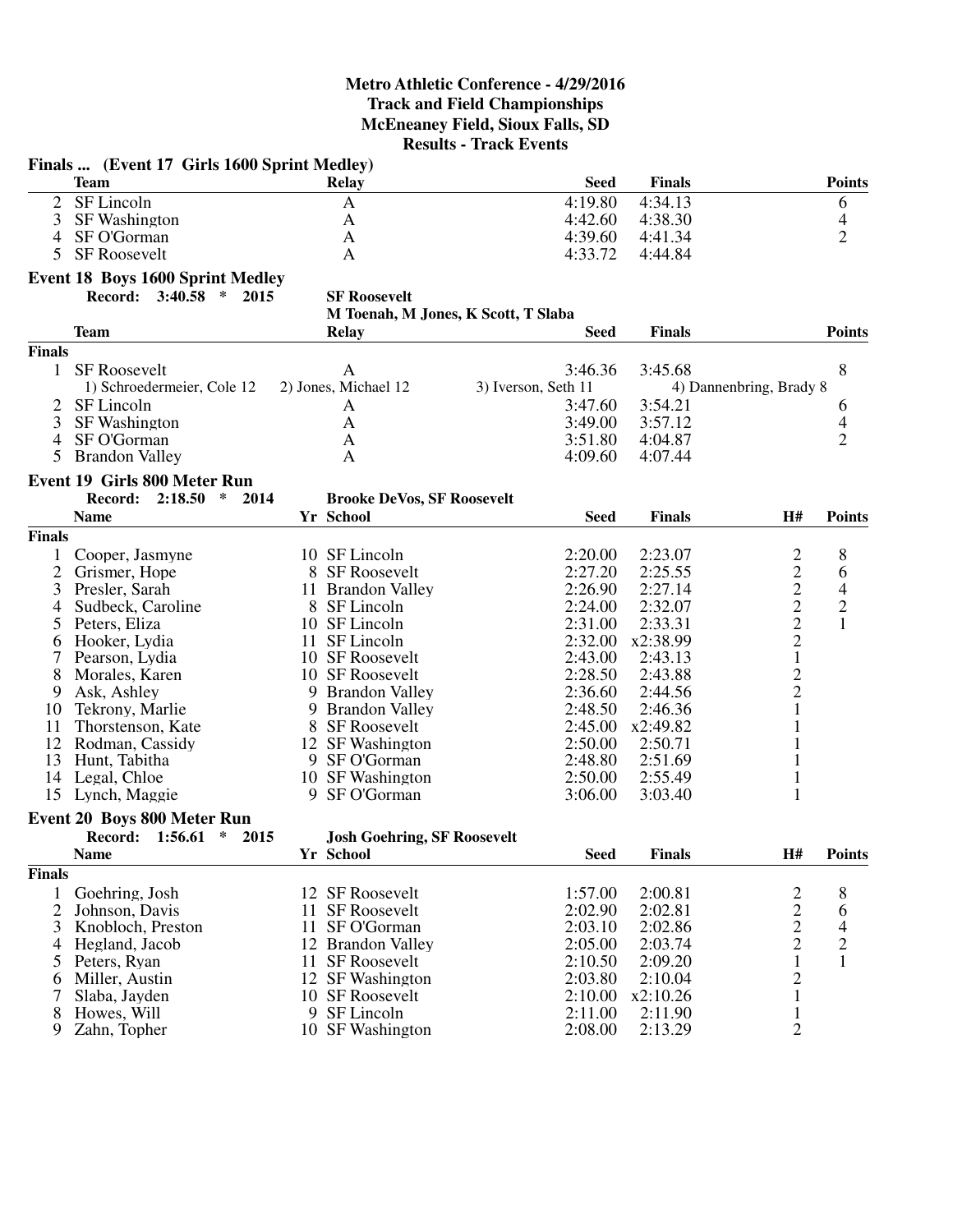|                | Finals  (Event 20 Boys 800 Meter Run) |    |                                      |             |               |                |                          |
|----------------|---------------------------------------|----|--------------------------------------|-------------|---------------|----------------|--------------------------|
|                | <b>Name</b>                           |    | Yr School                            | <b>Seed</b> | <b>Finals</b> | H#             | <b>Points</b>            |
| 10             | Metz, Griffin                         |    | 12 SF Lincoln                        | 2:11.00     | 2:13.39       | $\mathbf{1}$   |                          |
| 11             | Mvuyekure, Bonheur                    |    | 10 SF Washington                     | 2:15.00     | 2:15.11       | $\mathbf{1}$   |                          |
|                | 12 Radichev, Evgeni                   |    | 10 SF Lincoln                        | 2:09.00     | 2:16.68       | $\overline{c}$ |                          |
| 13             | Elliott, Sam                          |    | 9 SF Lincoln                         | 2:12.00     | x2:16.77      | $\mathbf{1}$   |                          |
| 14             | Powell, Joshua                        |    | 11 Brandon Valley                    | 2:12.50     | 2:18.32       | $\mathbf{1}$   |                          |
| 15             | Woodall, Nathan                       |    | 10 SF Washington                     | 2:09.00     | x2:24.97      | $\overline{c}$ |                          |
| 16             | Dykstra, Zach                         |    | 9 Brandon Valley                     | 2:20.10     | 2:26.04       | $\mathbf{1}$   |                          |
|                | 17 Laabs, Zach                        |    | 9 Brandon Valley                     | 2:30.00     | x2:39.71      | $\mathbf{1}$   |                          |
|                | <b>Event 21 Girls 200 Meter Dash</b>  |    |                                      |             |               |                |                          |
|                | $\ast$<br>Record:<br>25.98<br>2015    |    | Krista Bickley, Brandon Valley       |             |               |                |                          |
|                | <b>Name</b>                           |    | Yr School                            | <b>Seed</b> | <b>Finals</b> | H#             | <b>Points</b>            |
| Finals         |                                       |    |                                      |             |               |                |                          |
| 1              | Bickley, Krista                       |    | 9 Brandon Valley                     | 25.50       | 25.59 *       | 3              | 8                        |
| $\overline{2}$ | Mohr, Michaela                        |    | 10 SF Lincoln                        | 25.90       | 26.10         | 3              | 6                        |
| 3              | Tingle, Tanya                         |    | 11 Brandon Valley                    | 27.00       | 26.42         | 3              | $\overline{\mathcal{A}}$ |
| $\overline{4}$ | Bilal, Gozeila                        | 11 | SF O'Gorman                          | 26.50       | 26.66         |                | $\overline{c}$           |
| 5              | Suah, Darline                         |    | 9 SF Washington                      | 26.70       | 26.77         |                | 1                        |
| 6              | Dal, Josephine                        |    | 9 SF Lincoln                         | 27.80       | 27.76         |                |                          |
| 7              | Hendrick, Hannah                      |    |                                      | 28.30       | 28.04         |                |                          |
| 8              |                                       |    | 10 Brandon Valley                    | 28.40       | x28.16        |                |                          |
|                | Jackmon, Hope                         |    | 11 Brandon Valley                    | 27.20       | 28.49         | 333223232      |                          |
| 9              | Weidler, Alyssa                       |    | 12 SF O'Gorman                       |             |               |                |                          |
| 10             | Hofer, Grace                          | 11 | <b>SF Roosevelt</b><br>11 SF Lincoln | 29.50       | 28.81         |                |                          |
| 11             | Sorenson, Tominee                     |    |                                      | 27.50       | 28.96         |                |                          |
| 12             | Spears, Megan                         |    | 11 SF Lincoln                        | 29.10       | x29.53        |                |                          |
| 13             | Muller, Abigale                       |    | 9 SF O'Gorman                        | 30.10       | 29.88         | $\mathbf{1}$   |                          |
| 14             | Jorgensen, Taiya                      |    | 9 SF Roosevelt                       | 30.50       | 30.29         | $\mathbf{1}$   |                          |
| 15             | Schroedermeier, Macy                  |    | 9 SF Roosevelt                       | 30.60       | 30.71         | $\mathbf{1}$   |                          |
| 16             | Rentschler, Alicia                    |    | 11 SF O'Gorman                       | 32.50       | x34.50        | $\mathbf{1}$   |                          |
|                | <b>Event 22 Boys 200 Meter Dash</b>   |    |                                      |             |               |                |                          |
|                | Record:<br>21.60<br>∗<br>2014         |    | <b>David Mulbah, SF Roosevelt</b>    |             |               |                |                          |
|                | <b>Name</b>                           |    | Yr School                            | <b>Seed</b> | <b>Finals</b> | H#             | <b>Points</b>            |
| Finals         |                                       |    |                                      |             |               |                |                          |
|                | Furula, Barayona                      |    | 12 SF Lincoln                        | 22.40       | 22.41         | 3              | 8                        |
| $\overline{2}$ | Reuter, Andrew                        | 11 | SF O'Gorman                          | 22.80       | 22.84         | 3              | 6                        |
| 3              | McKinney, Ethan                       |    | 11 SF Washington                     | 23.10       | 23.04         | 3              | 4                        |
| $\overline{4}$ | Brison, Collin                        |    | 10 SF Lincoln                        | 23.10       | 23.10         | 3              | $\overline{c}$           |
| 5              | Garrow, Dylan                         |    | 11 SF Roosevelt                      | 23.40       | 23.43         | $\overline{2}$ | $\mathbf{1}$             |
| O              | Freese, Nate                          |    | 9 SF Washington                      | 23.10       | 23.47         | 3              |                          |
|                | Schroedermeier, Cole                  |    | 12 SF Roosevelt                      | 23.00       | 23.74         | $\frac{3}{2}$  |                          |
| 8              | Woods, Alex                           |    | 12 SF Lincoln                        | 23.40       | 23.84         |                |                          |
| 9              | Kruse, Payton                         | 11 | <b>SF Roosevelt</b>                  | 24.70       | 24.18         | $\mathbf{1}$   |                          |
| 10             | Reindl, Trey                          |    | 9 Brandon Valley                     | 24.80       | 24.39         | $\mathbf{1}$   |                          |
| 11             | Jackson, DJ                           |    | 10 SF Lincoln                        | 24.30       | x24.43        | $\overline{c}$ |                          |
| 12             | Edwards, Tre                          | 11 | SF Roosevelt                         | 24.90       | x24.70        | 1              |                          |
| 13             | Gillespie, Kevin                      |    | 10 Brandon Valley                    | 26.60       | 25.11         | $\mathbf{1}$   |                          |
| 14             | Walker, Nicholas                      |    | 12 SF O'Gorman                       | 24.10       | 25.30         | $\overline{c}$ |                          |
| 15             | Mathis, Sam                           |    | 12 Brandon Valley                    | 26.60       | 25.41         | $\mathbf{1}$   |                          |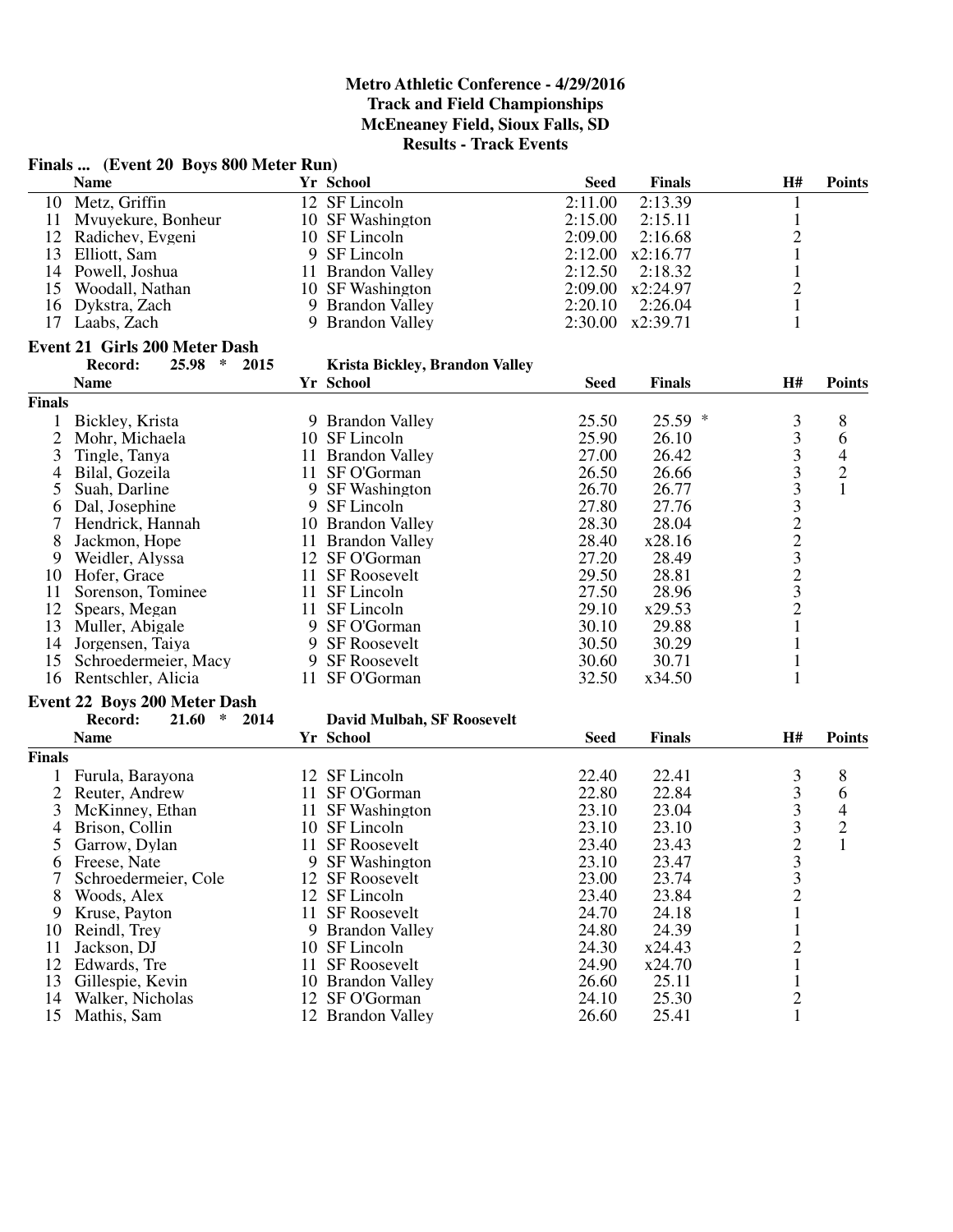|                | Finals  (Event 22 Boys 200 Meter Dash) |                               |             |                    |                |                                            |
|----------------|----------------------------------------|-------------------------------|-------------|--------------------|----------------|--------------------------------------------|
|                | <b>Name</b>                            | Yr School                     | Seed        | <b>Finals</b>      | H#             | <b>Points</b>                              |
|                | 16 Waddell, Mitchell                   | 11 SF Washington              | 24.80       | 25.78              | $\mathbf{1}$   |                                            |
|                | 17 Renshaw, Zach                       | 12 SF O'Gorman                | 24.40       | 25.97              | $\overline{2}$ |                                            |
|                | Event 23 Girls 3200 Meter Run          |                               |             |                    |                |                                            |
|                | Record: 11:32.23 *<br>2015             | Abby Ripperda, O'Gorman       |             |                    |                |                                            |
|                | <b>Name</b>                            | Yr School                     | <b>Seed</b> | <b>Finals</b>      |                | <b>Points</b>                              |
| <b>Finals</b>  |                                        |                               |             |                    |                |                                            |
| $\mathbf{1}$   | Klatt, Courtney                        | 10 Brandon Valley             | 11:30.78    | 11:38.48           |                | 8                                          |
| $\overline{2}$ | Wells, Lauren                          | 9 Brandon Valley              | 12:15.60    | 11:50.01           |                | 6                                          |
| $\overline{3}$ | Rief, Alison                           | 9 Brandon Valley              | 12:03.10    | 11:56.80           |                |                                            |
| 4              | Harbaugh, Chloe                        | 7 SF Lincoln                  | 11:51.00    | 12:01.33           |                | $\begin{array}{c} 4 \\ 2 \\ 1 \end{array}$ |
| 5              | Levesque, Analise                      | 9 SF Lincoln                  | 11:49.00    | 12:02.92           |                |                                            |
| 6              | Althoff, Olivia                        | 9 SF O'Gorman                 | 11:56.00    | 12:10.19           |                |                                            |
| 7              | Sugrue, George                         | 8 SF O'Gorman                 | 12:02.00    | 12:12.25           |                |                                            |
| 8              | Patrick, Katie                         | 11 SF Lincoln                 | 12:15.00    | 12:14.88           |                |                                            |
| 9              | Ketcham, Jessalyn                      | 11 SF Roosevelt               | 12:15.20    | 12:25.36           |                |                                            |
| 10             | Kray, Carlie                           | 10 SF Washington              | 12:05.00    | 12:38.96           |                |                                            |
| 11             | Fenderson, Jadalyn                     | 9 SF Roosevelt                | 12:40.00    | 12:49.84           |                |                                            |
| 12             | Giles, Laramie                         | 11 SF Roosevelt               | 13:15.00    | 12:54.10           |                |                                            |
|                | 13 Howard, Danielle                    | 9 SF Roosevelt                |             | 13:00.00 x12:54.76 |                |                                            |
| 14             | Yellow Bird, Elena                     | 9 SF O'Gorman                 |             | 13:30.00 13:17.35  |                |                                            |
|                | 15 Hanna, Abbi                         | 11 Brandon Valley             |             | 13:58.60 x13:53.54 |                |                                            |
|                | 16 Crouch, Lauren                      | 10 SF O'Gorman                |             | 14:10.00 x14:14.03 |                |                                            |
|                | Event 24 Boys 3200 Meter Run           |                               |             |                    |                |                                            |
|                | Record:<br>$9:25.30 * 2015$            | <b>Will Lauer, SF Lincoln</b> |             |                    |                |                                            |
|                | <b>Name</b>                            | Yr School                     | <b>Seed</b> | <b>Finals</b>      |                | <b>Points</b>                              |
| <b>Finals</b>  |                                        |                               |             |                    |                |                                            |
|                | 1 Peters, Gabe                         | 11 SF Lincoln                 | 9:45.30     | 10:02.51           |                | 8                                          |
| $\overline{2}$ | Armstrong, Daniel                      | 12 SF Roosevelt               | 10:00.00    | 10:11.59           |                | 6                                          |
| 3              | Klitzke, Henry                         | 11 SF Lincoln                 | 10:06.00    | 10:15.13           |                | $\overline{4}$                             |
| 4              | Lee, Isaiah                            | 10 SF Roosevelt               | 10:30.00    | 10:17.82           |                | $\overline{c}$                             |
| 5              | Derr, Alex                             | 12 SF Washington              | 10:15.00    | 10:23.28           |                | $\mathbf{1}$                               |
| 6              | Brown, Cole                            | 12 SF Roosevelt               | 10:15.00    | 10:27.44           |                |                                            |
| 7              | Wilde, Max                             | 10 Brandon Valley             | 10:22.90    | 10:27.97           |                |                                            |
| 8              | Pierson, Dylan                         | 10 SF O'Gorman                | 10:31.00    | 10:31.63           |                |                                            |
| 9              | Sadi, Yonas                            | 10 SF Washington              | 10:30.00    | 10:32.45           |                |                                            |
| 10             | Hein, Thane                            | 11 SF Roosevelt               |             | 10:13.00 x10:40.93 |                |                                            |
|                | 11 Knoblich, Cole                      | 12 SF Washington              | 10:13.00    | 10:43.50           |                |                                            |
| 12             | Fendrich, Gabe                         | 9 SF Lincoln                  |             | 10:25.00 10:50.20  |                |                                            |
| 13             | Elliott, Jack                          | 9 SF Lincoln                  |             | 10:28.00 x10:51.22 |                |                                            |
| 14             | Ripperda, TJ                           | 10 SF O'Gorman                | 11:03.00    | 10:52.24           |                |                                            |
| 15             | Bentz, Will                            | 11 SF O'Gorman                | 10:42.00    | 11:06.55           |                |                                            |
| 16             | Mohamud, Ayub                          | 9 SF Washington               |             | 11:10.00 x11:23.75 |                |                                            |
|                |                                        |                               |             |                    |                |                                            |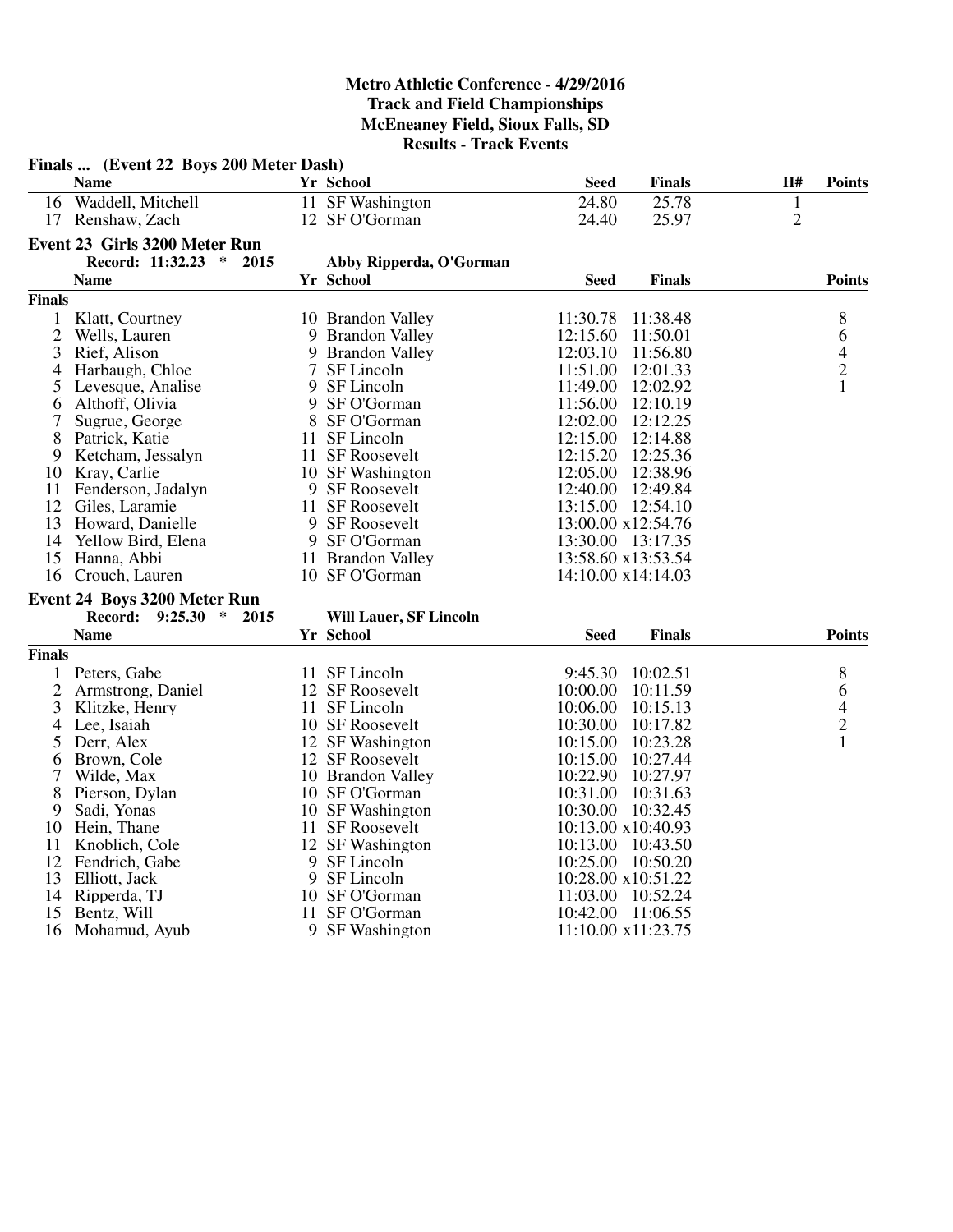# **Event 25 Girls 4x400 Meter Relay**

**Record: 3:57.98 \* 2015 Brandon Valley**

**H Hendrick, T Tingle, C Bickley, K Bickley**

|                |                                 |                                           | п певиску т тшеге, с окмеу, в окмеу |                    |                        |
|----------------|---------------------------------|-------------------------------------------|-------------------------------------|--------------------|------------------------|
|                | Team                            | Relay                                     | <b>Seed</b>                         | <b>Finals</b>      | <b>Points</b>          |
| <b>Finals</b>  |                                 |                                           |                                     |                    |                        |
|                | 1 Brandon Valley                | $\mathbf{A}$                              | 3:58.60                             | 4:02.39            | 8                      |
|                | 1) Waterfall, Haylee 10         | 2) Tingle, Tanya 11                       | 3) Wells, Ashley 9                  |                    | 4) Bickley, Cortney 12 |
| $\overline{2}$ | SF Lincoln                      | A                                         | 4:02.20                             | 4:03.68            | 6                      |
| 3              | <b>SF Roosevelt</b>             | A                                         | 4:13.90                             | 4:16.02            | 4                      |
| $\overline{4}$ | <b>SF</b> Washington            | $\mathbf{A}$                              | 4:08.20                             | 4:17.67            | $\overline{2}$         |
| 5              | SF O'Gorman                     | $\mathbf{A}$                              | 4:17.00                             | 4:27.57            |                        |
|                | Event 26 Boys 4x400 Meter Relay |                                           |                                     |                    |                        |
|                | Record: 3:23.52 * 2015          | <b>SF Roosevelt</b>                       |                                     |                    |                        |
|                |                                 |                                           | J Goehring, T Slaba, K Hess, M Akok |                    |                        |
|                | <b>Team</b>                     | Relay                                     | <b>Seed</b>                         | <b>Finals</b>      | <b>Points</b>          |
| <b>Finals</b>  |                                 |                                           |                                     |                    |                        |
| $\mathbf{1}$   | SF O'Gorman                     | A                                         | 3:29.40                             | 3:30.13            | $8\,$                  |
|                | 1) Reuter, Andrew 11            | 2) Knobloch, Preston 11                   | 3) Bauer, Canyon 9                  |                    | 4) Lindner, Tiegen 12  |
| 2              | <b>SF Roosevelt</b>             | $\mathbf{A}$                              | 3:31.29                             | 3:30.21            | 6                      |
| 3              | <b>SF</b> Washington            | $\mathbf{A}$                              | 3:28.80                             | 3:33.21            | 4                      |
| $\overline{4}$ | SF Lincoln                      |                                           |                                     |                    | $\overline{2}$         |
|                |                                 | $\mathbf{A}$                              | 3:31.80                             | 3:34.43            |                        |
| 5              | <b>Brandon Valley</b>           | $\mathbf{A}$                              | 3:35.00                             | 3:38.28            |                        |
|                | <b>Event 27 Boys Shot Put</b>   |                                           |                                     |                    |                        |
|                | Record:<br>61-05<br>$\ast$      | 2014<br><b>Jack Lembcke, SF Roosevelt</b> |                                     |                    |                        |
|                | <b>Name</b>                     | Yr School                                 | <b>Seed</b>                         | <b>Finals</b>      | <b>Points</b>          |
| <b>Finals</b>  |                                 |                                           |                                     |                    |                        |
| 1              | Haushlid, Austin                | 12 SF Lincoln                             |                                     | 51-09.00 48-07.50  | 8                      |
| $\overline{c}$ | Freese, Josh                    | 12 SF Washington                          |                                     | 47-04.00 47-01.50  | 6                      |
| 3              | Christie, Bryce                 | 11 Brandon Valley                         |                                     | 48-07.50 46-06.00  |                        |
| $\overline{4}$ | Wilson, Jack                    | 10 SF Washington                          |                                     | 47-02.00 45-05.00  | $\frac{4}{2}$          |
| 5              | Jahn, Tyson                     | 11 SF Roosevelt                           |                                     | 45-06.00 45-03.00  | $\mathbf{1}$           |
| 6              | Evans, Piercen                  | 11 SF Roosevelt                           |                                     | 42-00.00 43-05.00  |                        |
|                | 7 Batt, Andrew                  | 12 SF Roosevelt                           |                                     | 44-00.00 43-04.50  |                        |
| 8              | Van Voorst, Tyler               | 12 SF Roosevelt                           |                                     | 39-00.00 x42-03.50 |                        |
| 9              | Rios, David                     | 12 SF Lincoln                             |                                     | 41-02.00 41-09.00  |                        |
| 10             | Nieuwsma, Peyton                | 9 SF Washington                           |                                     | 38-00.00 39-09.00  |                        |
| 11             | Nelson, Tyler                   | 11 Brandon Valley                         |                                     | 43-02.00 39-05.50  |                        |
| 12             | Heap, Adam                      | 11 SF O'Gorman                            |                                     | 42-11.00 39-04.50  |                        |
| 13             | Kollhoff, Dylan                 | 11 SF O'Gorman                            |                                     | 42-06.00 38-05.50  |                        |
|                |                                 |                                           |                                     |                    |                        |
| 14             | Beck, Brady                     | 9 SF O'Gorman                             | 39-03.00                            | 37-07.25           |                        |
|                | 15 Holmes, Andy                 | 12 Brandon Valley                         |                                     | 39-11.00 36-05.75  |                        |
| 16             | Treiber, Grant                  | 9 SF Lincoln                              |                                     | 35-08.00           |                        |
| 17             | Lester, Payton                  | 10 SF Washington                          |                                     | 40-00.00 x34-02.00 |                        |
| 18             | Newton, Tyson                   | 10 Brandon Valley                         |                                     | 38-04.50 x33-11.50 |                        |
|                | 19 Fetter, Chris                | 11 SF Lincoln                             |                                     | 29-00.00 x29-08.00 |                        |
| $---$          | Anderson, Lucas                 | 12 SF O'Gorman                            | 44-05.00                            | ND                 |                        |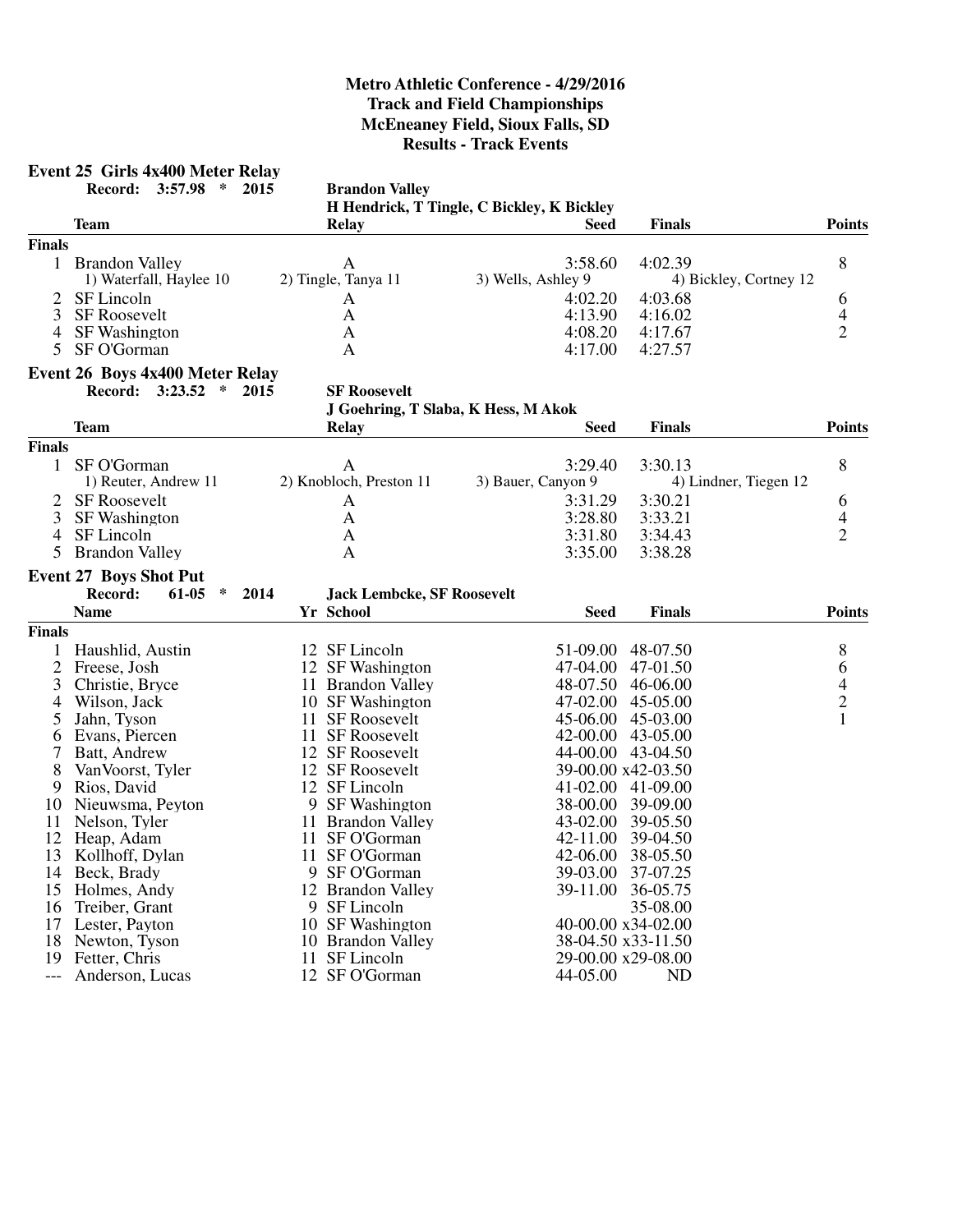|                | <b>Event 28 Girls Shot Put</b>      |    |                               |                   |                    |                |
|----------------|-------------------------------------|----|-------------------------------|-------------------|--------------------|----------------|
|                | Record: 43-05.50<br>$\ast$<br>2014  |    | Michaela Mayer, SF Washington |                   |                    |                |
|                | <b>Name</b>                         |    | Yr School                     | Seed              | <b>Finals</b>      | <b>Points</b>  |
| Finals         |                                     |    |                               |                   |                    |                |
| 1              | Van Veldhuizen, Izzy                |    | 12 SF Lincoln                 | 43-06.00          | 40-10.50           | 8              |
| $\overline{2}$ | Hertz, Emma                         |    | 12 SF O'Gorman                | 38-07.00          | 36-07.00           | 6              |
| 3              | King, Norah                         |    | 10 SF Lincoln                 | 32-10.00          | 33-09.00           | 4              |
| 4              | Oleson, Jessica                     |    | 10 SF Lincoln                 | 36-07.00          | 32-11.00           | $\overline{c}$ |
| 5              | Rohrer, RayLynn                     |    | 10 SF Washington              | 33-04.00          | 32-07.00           | 1              |
| 6              | Klamm, Libby                        |    | 11 Brandon Valley             | 32-08.00          | 32-06.00           |                |
| 7              | Sayler, Jenna                       |    | 9 SF Washington               | 35-04.00          | 32-04.50           |                |
| 8              | Haase, Carson                       |    | 11 Brandon Valley             |                   | 33-02.00 31-03.50  |                |
| 9              | Engel, Allison                      |    | 10 SF Lincoln                 |                   | 28-00.00 x29-06.00 |                |
| 10             | Ortiz, Laura                        |    | 12 SF Roosevelt               |                   | 28-05.00 28-09.00  |                |
| 11             | Wollmann, Siri                      |    | 11 Brandon Valley             |                   | 31-07.25 27-11.50  |                |
| 12             | Pottebaum, Sydnee                   |    | 10 Brandon Valley             |                   | 30-05.50 x27-10.00 |                |
| 13             | Hermanson, Morgan                   |    | 11 SF O'Gorman                |                   | 29-05.00 27-07.50  |                |
| 14             | Watkins, Christine                  |    | 10 SF Roosevelt               | 26-00.00          | 26-01.00           |                |
| 15             | Videen, Taylor                      |    | 10 SF Washington              |                   | 31-00.00 25-09.50  |                |
| 16             | Dicus, Aubri                        |    | 8 SF Roosevelt                | 29-00.00 25-00.00 |                    |                |
| 17             | Lindner, Bergen                     | 9  | SF O'Gorman                   |                   | 27-03.00 24-09.00  |                |
| 18             | Sundvold, Megan                     |    | 9 SF Roosevelt                |                   | 27-00.00 x24-02.50 |                |
| 19             | Lubeck, Elizabeth                   |    | 9 SF O'Gorman                 |                   | 27-02.00 x21-09.50 |                |
|                | <b>Event 29 Girls Discus Throw</b>  |    |                               |                   |                    |                |
|                | 128-05<br>Record:<br>$\ast$<br>2015 |    | Jessica Mieras, O'Gorman      |                   |                    |                |
|                | <b>Name</b>                         |    | Yr School                     | <b>Seed</b>       | <b>Finals</b>      | <b>Points</b>  |
| Finals         |                                     |    |                               |                   |                    |                |
|                |                                     |    |                               |                   |                    |                |
| $\mathbf{1}$   | Hertz, Emma                         |    | 12 SF O'Gorman                | 124-09            | 126-04             | 8              |
| $\overline{2}$ | Van Veldhuizen, Izzy                |    | 12 SF Lincoln                 | 136-06            | 122-01             | 6              |
| 3              | King, Norah                         |    | 10 SF Lincoln                 | 111-05            | 108-05             | $\frac{4}{2}$  |
| 4              | Haase, Carson                       |    | 11 Brandon Valley             | 105-01<br>98-05   | 103-11             | $\mathbf{1}$   |
| 5              | Oleson, Jessica                     |    | 10 SF Lincoln                 |                   | 96-09              |                |
| 6              | Rohrer, RayLynn                     |    | 10 SF Washington              | $90 - 00$         | 93-08              |                |
| 7              | Trout, Sydney                       |    | 11 Brandon Valley             | 94-11             | 91-09              |                |
| 8              | Ortiz, Laura                        |    | 12 SF Roosevelt               | 92-00             | 91-06              |                |
| 9              | Wollmann, Siri                      |    | 11 Brandon Valley             | 94-03             | J91-06             |                |
| 10             | Holmes, Ellie                       |    | 10 Brandon Valley             | 103-03            | x89-09             |                |
| 11             | Sundvold, Megan                     |    | 9 SF Roosevelt                | 77-00             | 82-01              |                |
| 12             | Balzer, Brianna                     |    | 9 SF O'Gorman                 | 90-01             | 81-10              |                |
| 13             | Lubeck, Elizabeth                   | 9  | SF O'Gorman                   | 89-01             | 76-04              |                |
| 14             | Heintz, Cassie                      |    | 9 SF Washington               | $90 - 00$         | 76-02              |                |
| 15             | Peterson, Liesha                    | 11 | <b>SF Roosevelt</b>           | 86-00             | 75-09              |                |
| 16             | Hermanson, Morgan                   | 11 | SF O'Gorman                   | 97-03             | x74-01             |                |
| 17             | Dicus, Aubri                        | 8  | <b>SF Roosevelt</b>           | $90 - 00$         | $x71-00$           |                |
| 18             | Hughes, Morgan                      | 9  | SF Lincoln                    | 75-00             | x69-07             |                |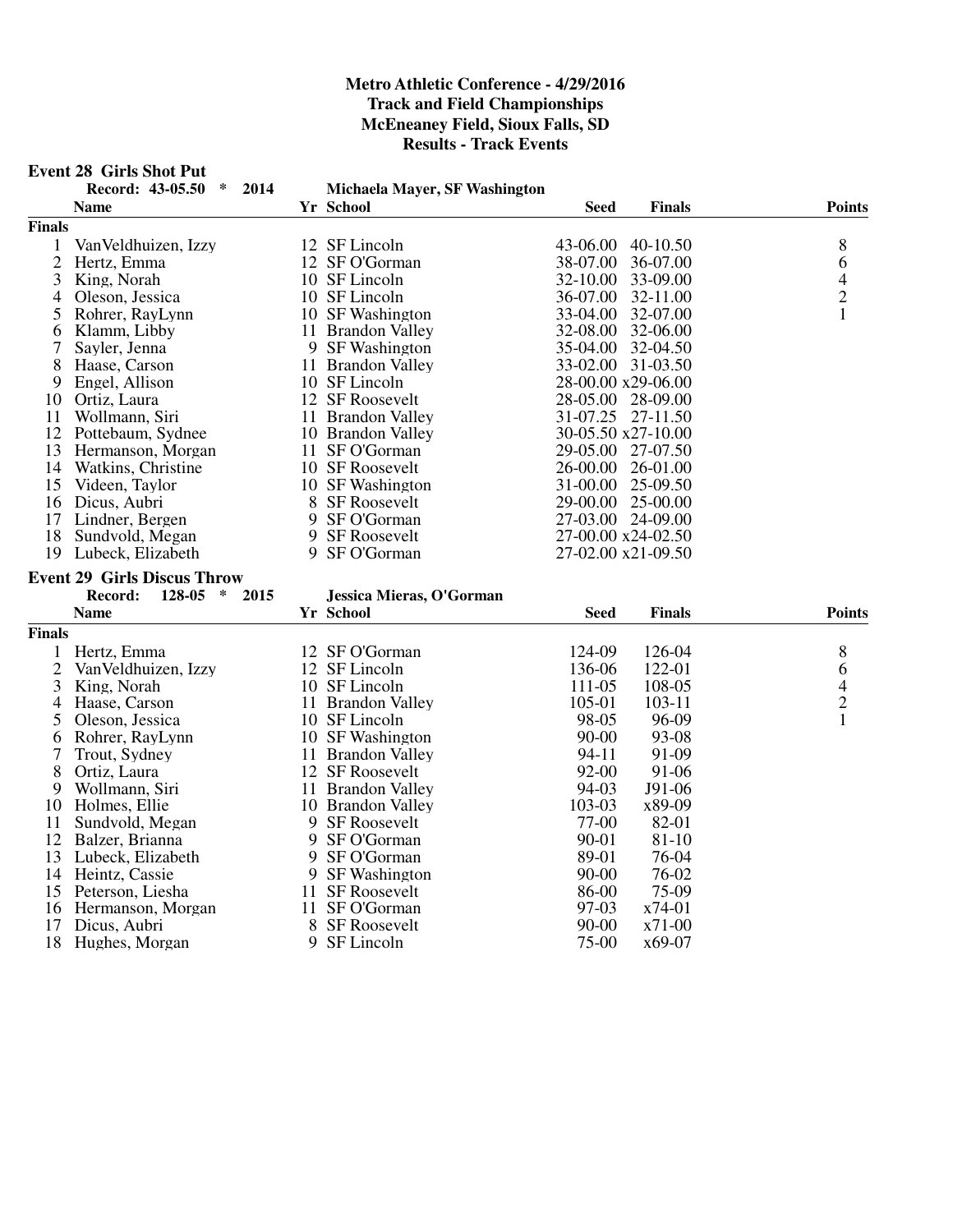#### **Event 30 Boys Discus Throw**

| Record: | $198-03$ * 2014 |  |                                   |
|---------|-----------------|--|-----------------------------------|
|         |                 |  | <b>Jack Lembcke, SF Roosevelt</b> |

|                | <b>Name</b>                      |      | Yr School                            | <b>Seed</b> | <b>Finals</b> | <b>Points</b>  |
|----------------|----------------------------------|------|--------------------------------------|-------------|---------------|----------------|
| <b>Finals</b>  |                                  |      |                                      |             |               |                |
| 1              | Haushlid, Austin                 |      | 12 SF Lincoln                        | 163-03      | 156-06        | 8              |
| $\overline{c}$ | Amdahl, Jenson                   |      | 12 SF Washington                     | 143-07      | 138-02        | 6              |
| 3              | Batt, Andrew                     |      | 12 SF Roosevelt                      | 135-06      | 132-10        | $\frac{4}{2}$  |
| 4              | Rios, David                      |      | 12 SF Lincoln                        | 151-10      | 131-04        |                |
| 5              | Anderson, Lucas                  |      | 12 SF O'Gorman                       | 123-04      | 125-05        | $\mathbf{1}$   |
| 6              | Van Voorst, Tyler                |      | 12 SF Roosevelt                      | 119-00      | 123-07        |                |
| 7              | Holmes, Andy                     |      | 12 Brandon Valley                    | 137-02      | 120-03        |                |
| 8              | Heap, Adam                       |      | 11 SF O'Gorman                       | 106-11      | 112-11        |                |
| 9              | Christie, Bryce                  |      | 11 Brandon Valley                    | 122-11      | 112-10        |                |
| 10             | Kollhoff, Dylan                  |      | 11 SF O'Gorman                       | 109-06      | 111-00        |                |
| 11             | Pulse, Austin                    |      | 12 Brandon Valley                    | 138-08      | 109-03        |                |
| 12             | Evans, Piercen                   |      | 11 SF Roosevelt                      | 105-00      | 106-05        |                |
| 13             | Guerra, John                     |      | 12 SF Washington                     | 115-00      | 105-01        |                |
| 14             | Nelson, Tyler                    |      | 11 Brandon Valley                    | 115-01      | x101-00       |                |
| 15             | Treiber, Grant                   |      | 9 SF Lincoln                         |             | 99-10         |                |
| 16             | Schafer, Drake                   |      | 10 SF O'Gorman                       | 106-09      | x99-07        |                |
| 17             | Lorenzini, Alex                  |      | 11 SF Washington                     | 118-00      | 95-07         |                |
| 18             | Duran, Thomas                    |      | 11 SF Roosevelt                      | $90 - 00$   | $x90-11$      |                |
| 19             | Dykstra, Keegan                  |      | 10 SF Lincoln                        | 105-00      | x90-06        |                |
|                | <b>Event 31 Boys Pole Vault</b>  |      |                                      |             |               |                |
|                | Record:<br>$14-00$ *             | 2014 | Brendan Brancik, O'Gorman            |             |               |                |
|                | <b>Name</b>                      |      | Yr School                            | <b>Seed</b> | <b>Finals</b> | <b>Points</b>  |
| <b>Finals</b>  |                                  |      |                                      |             |               |                |
| 1              | Lohr, Carter                     |      | 10 SF Roosevelt                      | 12-06.00    | 12-03.00      | 8              |
| 2              | Vardsveen, Michael               |      | 9 Brandon Valley                     | 10-06.00    | 9-03.00       | $\overline{4}$ |
| $\overline{2}$ | Hertz, Alex                      |      | 10 SF O'Gorman                       | 10-00.00    | 9-03.00       | $\overline{4}$ |
| 2              | Tellinghuisen, Ethan             |      | 9 Brandon Valley                     | 10-00.00    | 9-03.00       | $\overline{4}$ |
| 5              | Clausen, Tycho                   |      | 9 SF O'Gorman                        | 7-00.00     | 8-03.00       | 1              |
|                | Dean, Trevor                     |      | 10 Brandon Valley                    | 11-06.00    | <b>NH</b>     |                |
|                | Christensen, Cole                |      | 12 Brandon Valley                    | 14-06.00    | <b>NH</b>     |                |
| ---            | Bentz, Channing                  | 9    | SF O'Gorman                          | 7-00.00     | <b>NH</b>     |                |
| ---            | Wolf, Logan                      | 9    | SF O'Gorman                          | 7-06.00     | <b>NH</b>     |                |
| ---            | Rausch, Ethan                    | 9    | SF O'Gorman                          | 7-00.00     | <b>NH</b>     |                |
|                | Johannsen, Jayden                | 9    | <b>SF</b> Washington                 | 11-06.00    | <b>NH</b>     |                |
|                | Staudenmier, Nick                |      | 12 SF O'Gorman                       | 12-09.00    | <b>DNF</b>    |                |
|                | <b>Event 32 Girls Pole Vault</b> |      |                                      |             |               |                |
|                | Record:<br>$10-00$<br>$\ast$     | 2014 | <b>Hailey Murray, Brandon Valley</b> |             |               |                |
|                | <b>Name</b>                      |      | Yr School                            | <b>Seed</b> | <b>Finals</b> | <b>Points</b>  |
| <b>Finals</b>  |                                  |      |                                      |             |               |                |
| 1              | Hendrick, Hannah                 |      | 10 Brandon Valley                    | 10-06.00    | $10-00.00$ *  | 8              |
| $\overline{2}$ | Wilde, Kira                      |      | 10 SF Roosevelt                      | 7-06.00     | 8-06.00       | 6              |
| 3              | Vorobyeva, Irina                 |      | 10 SF Roosevelt                      | 8-00.00     | 8-00.00       |                |
| 4              | Schilz, Marya                    |      | 10 Brandon Valley                    | $9 - 06.00$ | J8-00.00      | $\frac{4}{2}$  |
| 5              | Johannsen, Jacee                 |      | 8 SF Washington                      | 8-06.00     | 7-06.00       | $\mathbf{1}$   |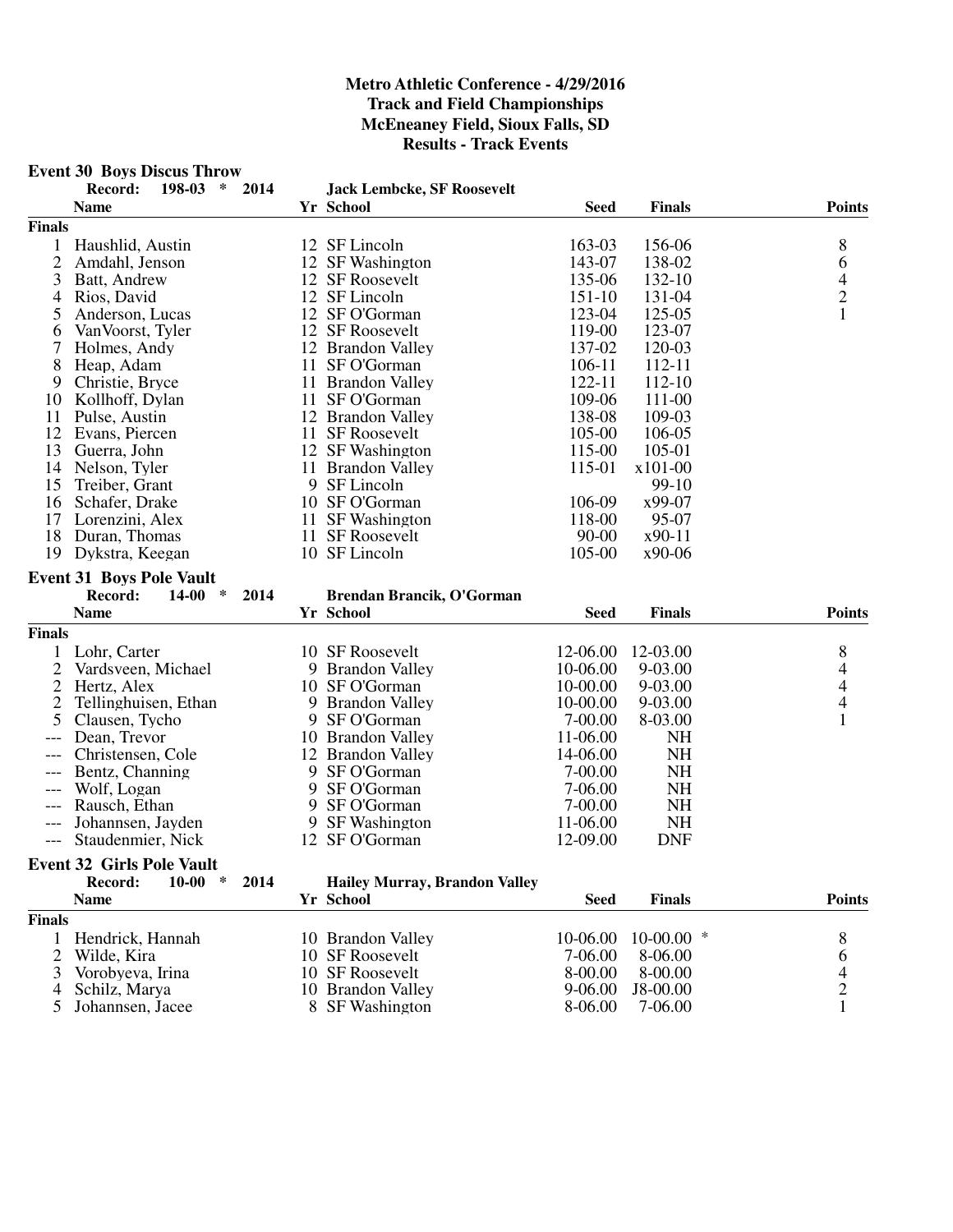|                     | Finals  (Event 32 Girls Pole Vault) |      |                             |             |               |               |
|---------------------|-------------------------------------|------|-----------------------------|-------------|---------------|---------------|
|                     | <b>Name</b>                         |      | Yr School                   | <b>Seed</b> | <b>Finals</b> | <b>Points</b> |
| 6                   | Rausch, Tiana                       |      | 11 SF O'Gorman              | 7-00.00     | J7-06.00      |               |
| 7                   | Burdick, Carolyne                   |      | 9 SF Roosevelt              | 7-00.00     | $6 - 06.00$   |               |
|                     | Bauers, Isabelle                    |      | 10 SF O'Gorman              | $6 - 00.00$ | <b>NH</b>     |               |
|                     | Albers, Lillie                      |      | 10 SF Roosevelt             | $6 - 00.00$ | <b>NH</b>     |               |
|                     | Nielsen, Grace                      |      | 9 SF O'Gorman               | $6 - 00.00$ | <b>NH</b>     |               |
|                     | Claussen, Daphine                   |      | 7 SF O'Gorman               | $6 - 00.00$ | <b>NH</b>     |               |
|                     | <b>Event 33 Boys High Jump</b>      |      |                             |             |               |               |
|                     | Record:<br>$6 - 02$<br>∗            | 2015 | Darious Kahn, SF Washington |             |               |               |
|                     | <b>Name</b>                         |      | Yr School                   | <b>Seed</b> | <b>Finals</b> | <b>Points</b> |
| <b>Finals</b>       |                                     |      |                             |             |               |               |
| 1                   | Hieber, Evan                        |      | 12 SF Lincoln               | 6-05.00     | 6-04.00       | 8             |
| $\overline{c}$      | Peery, Jack                         |      | 12 SF O'Gorman              | 6-03.00     | $J6-04.00$ *  | 6             |
| 3                   | Jackson, DJ                         |      | 10 SF Lincoln               | 5-08.00     | 5-08.00       | 4             |
| 4                   | Soltero, Antonio                    |      | 10 Brandon Valley           | 5-05.00     | 5-06.00       | 1.50          |
| 4                   | Johannsen, Jayden                   |      | 9 SF Washington             | 5-09.00     | 5-06.00       | 1.50          |
| 6                   | Struck, Isaac                       |      | 10 SF O'Gorman              | 5-06.00     | J5-06.00      |               |
| 7                   | Schmidt, Trevor                     |      | 10 SF Washington            | 5-06.00     | J5-06.00      |               |
| 8                   | Kiir, Atem                          |      | 9 SF O'Gorman               | 5-04.00     | J5-06.00      |               |
| 9                   | Moshoeshoe, Mosa                    |      | 11 SF Roosevelt             | 5-01.00     | 5-04.00       |               |
| 10                  | Rasmassem, Ethan                    | 9    | <b>Brandon Valley</b>       | 5-01.00     | 5-00.00       |               |
|                     | 10 Blok, Jordan                     |      | 9 Brandon Valley            | 5-06.00     | 5-00.00       |               |
| 10                  | Pujado, Andrew                      |      | 9 SF O'Gorman               | 5-05.00     | $x5-00.00$    |               |
| 10                  | Baloun, Seth                        |      | 10 SF Roosevelt             | 5-01.00     | 5-00.00       |               |
| $---$               | Suah, Dirus                         |      | 10 SF Washington            | 5-07.00     | NH            |               |
| $---$               | Christians, Tyson                   |      | 9 SF Lincoln                | 4-09.00     | <b>NH</b>     |               |
|                     | <b>Event 34 Girls High Jump</b>     |      |                             |             |               |               |
|                     | Record:<br>$5-02$<br>$\ast$         | 2014 | Sarah Quinlivan, SF Lincoln |             |               |               |
|                     | <b>Name</b>                         |      | Yr School                   | <b>Seed</b> | <b>Finals</b> | <b>Points</b> |
| <b>Finals</b>       |                                     |      |                             |             |               |               |
| 1                   | Paauw, Hannah                       |      | 12 Brandon Valley           | 5-00.00     | 5-01.00       | 8             |
| $\overline{c}$      | Bain, Morgan                        |      | 11 SF O'Gorman              | 5-00.00     | 4-11.00       | 6             |
| 3                   | Akoi, Sebastian                     |      | 11 SF O'Gorman              | 4-10.00     | 4-09.00       | 2.33          |
| 3                   | Waltjer, Madisyn                    |      | 12 SF Roosevelt             | 4-11.00     | 4-09.00       | 2.33          |
| 3                   | Miedema, Aubrey                     |      | 10 SF Washington            | 4-10.00     | 4-09.00       | 2.33          |
| 6                   | Justus, Liberty                     |      | 10 SF Lincoln               | 4-08.00     | 4-07.00       |               |
| 7                   | Thompson, Morgan                    |      | 9 Brandon Valley            | 5-01.00     | J4-07.00      |               |
| 8                   | Brecht, Anna                        |      | 11 SF Lincoln               | 4-08.00     | J4-07.00      |               |
| 9                   | Roman, Morgan                       |      | 10 SF O'Gorman              | 4-07.00     | J4-07.00      |               |
| 10                  | Hannestad, Carly                    |      | 12 SF Washington            | 4-06.00     | $4 - 05.00$   |               |
| 10                  | Birath, Mikaela                     |      | 10 Brandon Valley           | 4-10.00     | 4-05.00       |               |
|                     | Klemisch, Paige                     |      | 10 SF Roosevelt             | 4-02.00     | <b>NH</b>     |               |
|                     |                                     |      |                             |             | <b>NH</b>     |               |
| $\qquad \qquad - -$ | Tchetter, Jada                      |      | 10 Brandon Valley           | 4-04.00     |               |               |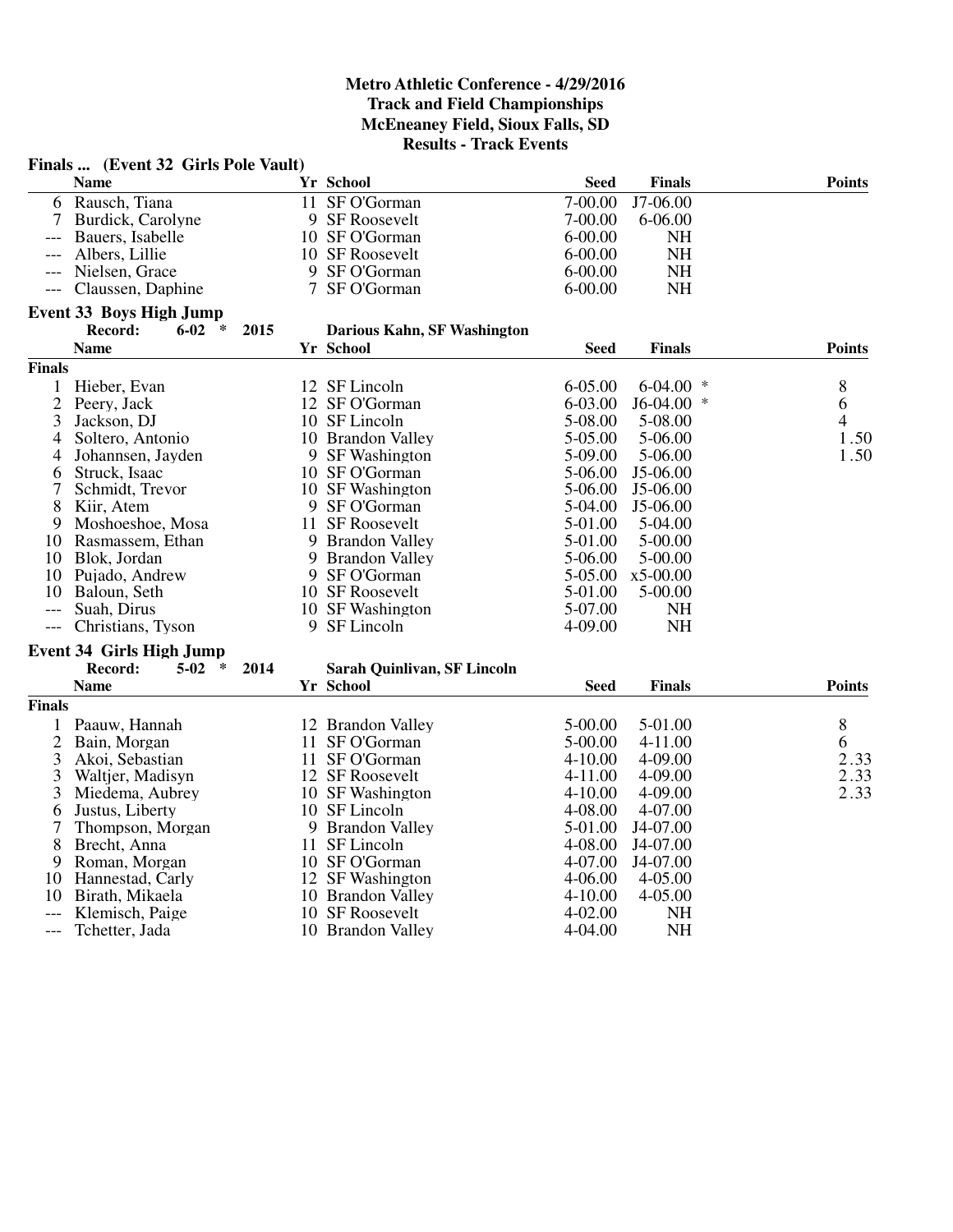#### **Event 35 Girls Long Jump Record: 17-08 \* 2015 Emma Terveer, Brandon Valley Name Yr School Seed Finals Points Finals** 1 Mohr, Michaela 10 SF Lincoln 18-00.50 16-10.75 8 2 Heier, Ryley 10 SF Lincoln 16-07.00 16-09.75 6<br>3 Birath, Mikaela 10 Brandon Valley 16-01.75 16-01.25 4 3 Birath, Mikaela 10 Brandon Valley 16-01.75 16-01.25 4<br>4 Terveer, Emma 11 Brandon Valley 16-02.50 16-01.00 2 11 Brandon Valley 16-02.50 16-01.00 2<br>
Law, Trinity 19 Brandon Valley 16-09.00 16-00.50 1 5 Law, Trinity 16-09.00 16-00.50<br>
6 Weidler, Alyssa 12 SF O'Gorman 16-06.00 15-10.00 6 Weidler, Alyssa 12 SF O'Gorman 16-06.00 15-10.00<br>
7 Justus, Liberty 10 SF Lincoln 15-11.00 15-04.00 15-11.00 15-04.00 8 Richardson, Bre 11 SF Washington 16-04.25 14-09.00<br>
9 Weeks. Erika 12 SF Roosevelt 14-05.00 14-06.25 9 Weeks, Erika 12 SF Roosevelt 14-05.00 14-06.25<br>10 Sorenson, Tominee 11 SF Lincoln 15-02.00 x14-05.00 Sorenson, Tominee 11 SF Lincoln<br>Brasel, Hailey 10 SF Roosevelt 11 Brasel, Hailey 10 SF Roosevelt 15-04.00 14-01.50<br>12 VanBockern, Emily 11 SF Washington 15-10.00 13-01.50 12 VanBockern, Emily 11 SF Washington 13 Akoi, Sebastian 11 SF O'Gorman 13-05.00 13-01.00 13 SmithMendez, Lincy 10 SF Roosevelt 13-00.00 13-01.00<br>15 Muller, Abigale 13-05.00 12-11.00 15 Muller, Abigale **Event 36 Boys Long Jump Record: 21-04.75 \* 2015 Alex Wilde, Brandon Valley Name Yr School Seed Finals Points Finals** 1 Looby, Eric 11 SF Lincoln 22-04.00 21-01.25 8<br>2 Brison, Collin 10 SF Lincoln 20-03.00 20-11.00 6 2 Brison, Collin 10 SF Lincoln 20-03.00 20-11.00 6<br>3 Fritsch, Luke 12 SF O'Gorman 20-10.00 20-09.50 4 3 Fritsch, Luke 12 SF O'Gorman 20-10.00 20-09.50 4<br>4 Bolden, Zach 11 SF Washington 20-10.25 20-08.00 2 4 Bolden, Zach 11 SF Washington 20-10.25 20-08.00 2<br>5 Peter, Polo 12 SF Lincoln 19-08.00 19-06.50 1 Peter, Polo 12 SF Lincoln 19-08.00 19-06.50<br>
Jackson, DJ 10 SF Lincoln 19-03.00 x19-04.75 6 Jackson, DJ 10 SF Lincoln 19-03.00 x19-04.75<br>
7 Kolbeck, Wilson 11 Brandon Valley 20-05.00 19-03.00 7 Kolbeck, Wilson 11 Brandon Valley 20-05.00 19-03.00<br>
8 Enalls, Mike 12 SF Washington 20-02.75 19-01.75 8 Enalls, Mike 12 SF Washington 20-02.75 19-01.75<br>
9 Blok, Jordan 19 - 11.00 18-02.50 9 Brandon Valley<br>9 SF O'Gorman 10 Bauer, Canyon 9 SF O'Gorman 18-05.00 18-01.25<br>
11 Bell, Connor 12 SF O'Gorman 18-02.00 18-00.50 11 Bell, Connor 12 SF O'Gorman 18-02.00 18-00.50<br>12 Moshoeshoe, Mosa 11 SF Roosevelt 17-00.00 17-11.50 Moshoeshoe, Mosa 11 SF Roosevelt<br>Diedrich, Aiden 9 SF O'Gorman 13 Diedrich, Aiden 9 SF O'Gorman 18-01.00 x16-08.50<br>14 Hester, Demareio 10 SF Roosevelt 18-05.00 15-05.50 Hester, Demareio 10 SF Roosevelt 18-05.00 15-05.50<br>
Gaimes, Victor 10 SF Roosevelt 17-08.00 ND --- Gaimes, Victor 10 SF Roosevelt --- Soltero, Antonio 10 Brandon Valley 18-11.00 ND Smith, Ty 12 SF Washington 19-10.00 ND<br>
Hagler, Richard 10 SF Roosevelt 17-10.00 ND 10 SF Roosevelt **Event 37 Girls Triple Jump**<br>**Record: 35-08.25 Record: 35-08.25 \* 2014 Tiara Tingle, Brandon Valley Name Yr School Seed Finals Points Finals** 1 Heier, Ryley 10 SF Lincoln 36-11.00 36-08.75 \* 8<br>2 Kolb, Elizabeth 9 SF O'Gorman 34-06.00 35-01.00 6 34-06.00 35-01.00

3 Law, Trinity 9 Brandon Valley 34-09.00 34-05.50 4